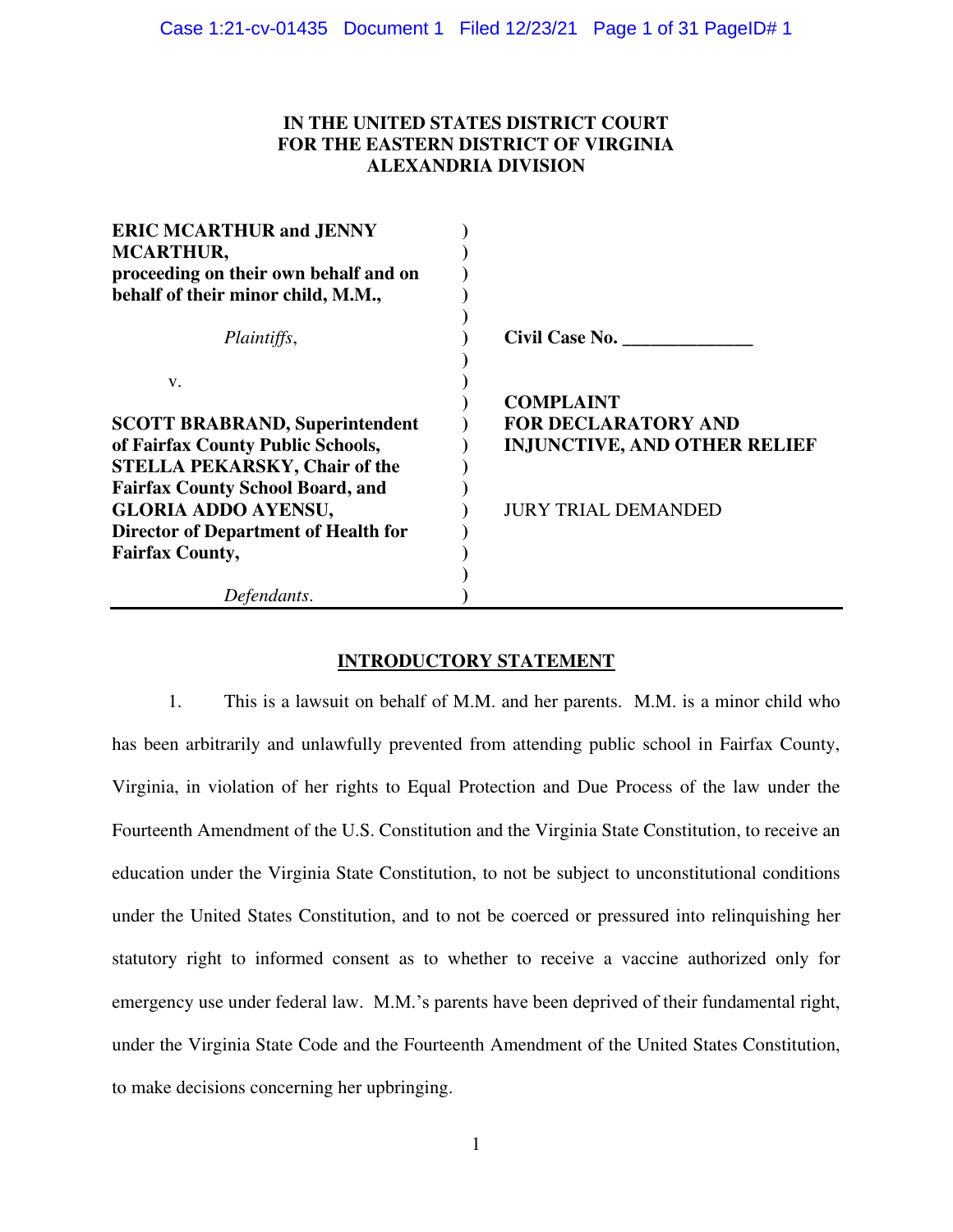## Case 1:21-cv-01435 Document 1 Filed 12/23/21 Page 2 of 31 PageID# 2

2. M.M. is a second-grade student at Sunrise Valley Elementary School in Fairfax County, Virginia. M.M. contracted COVID-19 in late October 2021 and completed a two-week home quarantine, returning to school on November 13, 2021.

3. According to the Centers for Disease Control and Prevention ("CDC"), "[p]eople who had COVID-19, recovered, and completed 10 days of isolation and then during the 90 days following the end of isolation come into close contact with someone with COVID-19 *do not have to quarantine* or get tested if they do not have symptoms." (emphasis added).

4. Nonetheless, on December 2, 2021—less than three weeks after M.M. completed her 14-day quarantine following her infection—the school placed her on another 10-day quarantine because she had been identified as a "potential close contact" of a student or staff member who had tested positive for COVID-19.

5. Under the school's quarantine policy, students who have been fully vaccinated against COVID-19 and identified as "potential close contacts" are exempt from quarantining and may return to school immediately upon confirmation of their vaccinated status and lack of symptoms. This exemption applies regardless of how long ago the student was vaccinated, despite scientific evidence showing that vaccine-induced immunity declines dramatically over time.

6. The school's quarantine policy provides no such exemption for students who have previously been infected with COVID-19. The school thus refused to release M.M. from quarantine and allow her to return to school even after being informed that she had been infected with COVID-19 just weeks ago and was experiencing no symptoms.

7. The school's quarantine policy lacks any legitimate public health justification or any other rational basis. Having recently been infected with COVID-19, M.M. presents no greater risk—indeed, she likely presents a significantly *lower* risk—of contracting the virus and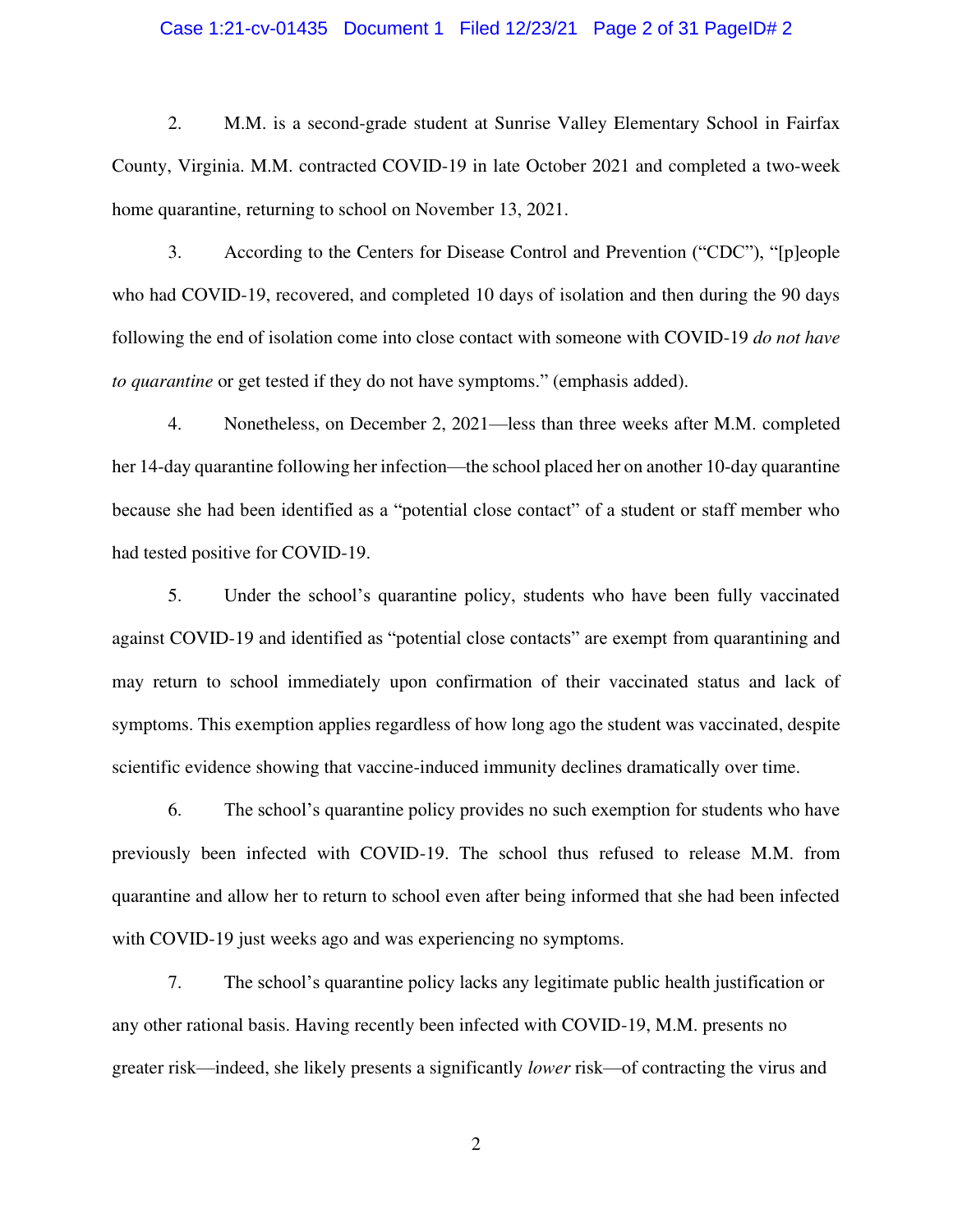#### Case 1:21-cv-01435 Document 1 Filed 12/23/21 Page 3 of 31 PageID# 3

transmitting it to others than do most if not all students who are vaccinated but not COVID-19 recovered, especially students who were vaccinated many months ago and thus have little, if any, remaining protection against becoming infected and transmitting the virus to others.

8. This discriminatory treatment of students with natural immunity against COVID-19 is arbitrary and irrational.

9. M.M. should not—and under the Equal Protection Clause of the United States Constitution, may not—be excluded from school and required to quarantine when she presents no greater risk of transmitting the virus to those around her than other students whom the school permits to return to school immediately without quarantining.

10. Likewise, the school's policy deprives M.M. of her right to an education, guaranteed by the Virginia State Constitution.

11. By arbitrarily and capriciously depriving her of this right—and doing so without a hearing—the school's policy violates M.M.'s Due Process rights under the Federal and State Constitutions.

12. By putting M.M. (and her parents) in the position of having to choose between her right to an uninterrupted public education and a medically unnecessary and potentially harmful vaccine (for her), the policy creates an unconstitutional condition.

13. For the same reasons, the quarantine policy deprives M.M.'s parents of their fundamental right to make decisions concerning her upbringing, recognized by the Virginia State Code and the Fourteenth Amendment of the United States Constitution.

14. For similar reasons, the policy coerces M.M. into receiving a vaccine approved for her age group only under the Emergency Use Authorization (EUA) statute, violating her right to free and informed consent.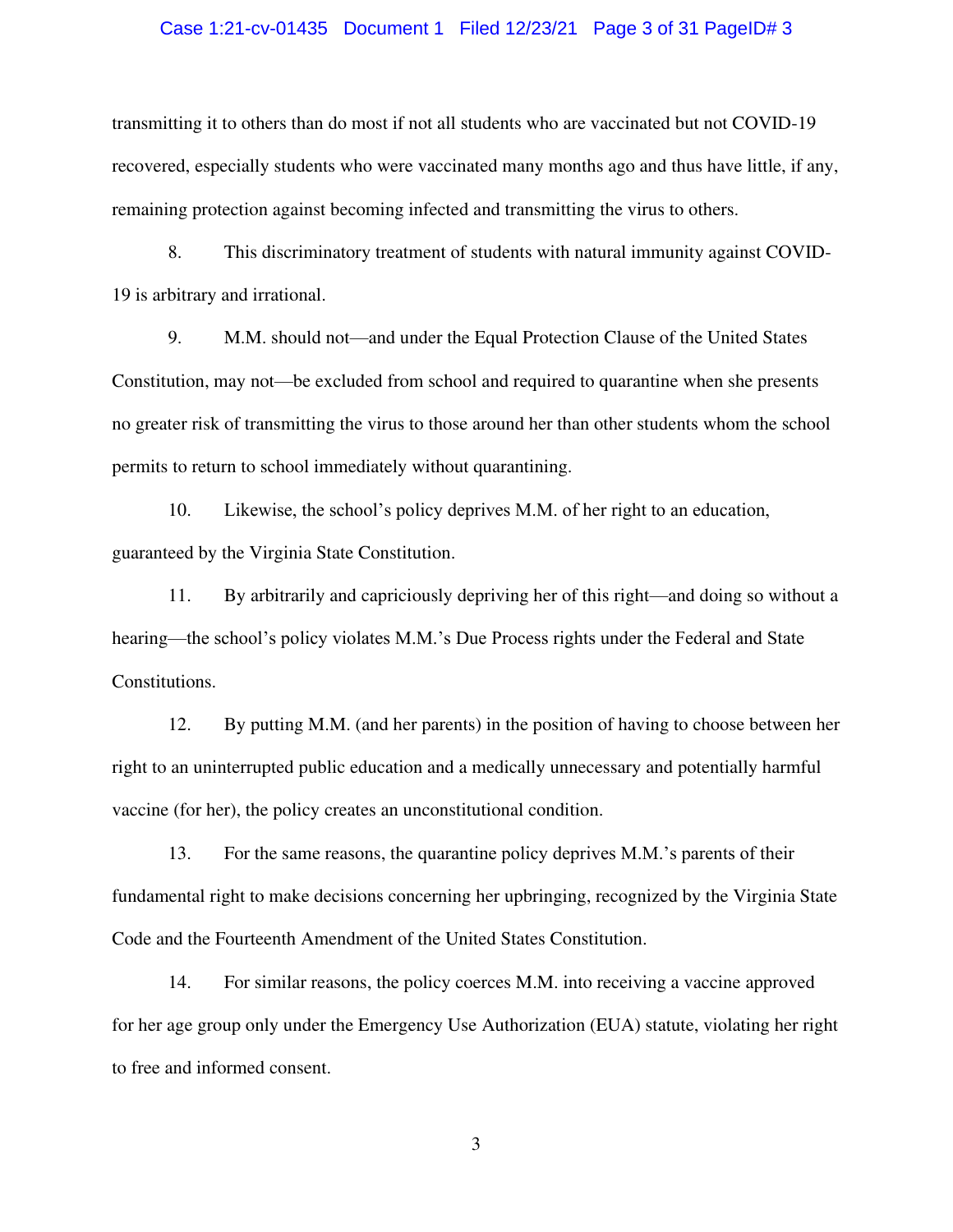### Case 1:21-cv-01435 Document 1 Filed 12/23/21 Page 4 of 31 PageID# 4

15. The court should accordingly declare Defendants' quarantine policy unconstitutional and unlawful, enjoin its application, and award all other just and proper relief.

### **JURISDICTION AND VENUE**

16. This Court has federal question and supplemental jurisdiction pursuant to 28 U.S.C. § 1331 and 28 U.S.C. § 1367 because: (i) the federal law claims arise under the Constitution and statutes of the United States; and (ii) the state law claims are so closely related to the federal law claims as to form the same case or controversy under Article III of the United States Constitution.

17. Venue is proper in this District under 28 U.S.C. § 1391(b)(2) because the events giving rise to the claim occurred in this District.

18. This Court may issue a declaratory judgment and grant permanent injunctive relief pursuant to 28 U.S.C. §§ 2201-2202.

#### **PARTIES**

19. M.M. is a 7-year-old elementary school student who resides in Vienna, Virginia and attends school in Reston, Virginia, at Sunrise Valley Elementary School, which is part of the Fairfax County School District.

20. Eric and Jenny McArthur are M.M.'s parents. They reside in Vienna, Virginia.

21. Collectively, M.M. and her parents will be referred to as "Plaintiffs."

22. Scott Brabrand is Superintendent of Fairfax County Public Schools ("FCPS"). According to FCPS's website, Mr. Brabrand "oversees day to day operations" of the school district. He is sued in his official capacity.

23. Stella Pekarsky is Chair of the Fairfax County Public School Board ("the Board"). According to FCPS's website, the Board "is charged by the statutes of Virginia and the regulations of the Virginia Board of Education to operate the public schools of Fairfax County by setting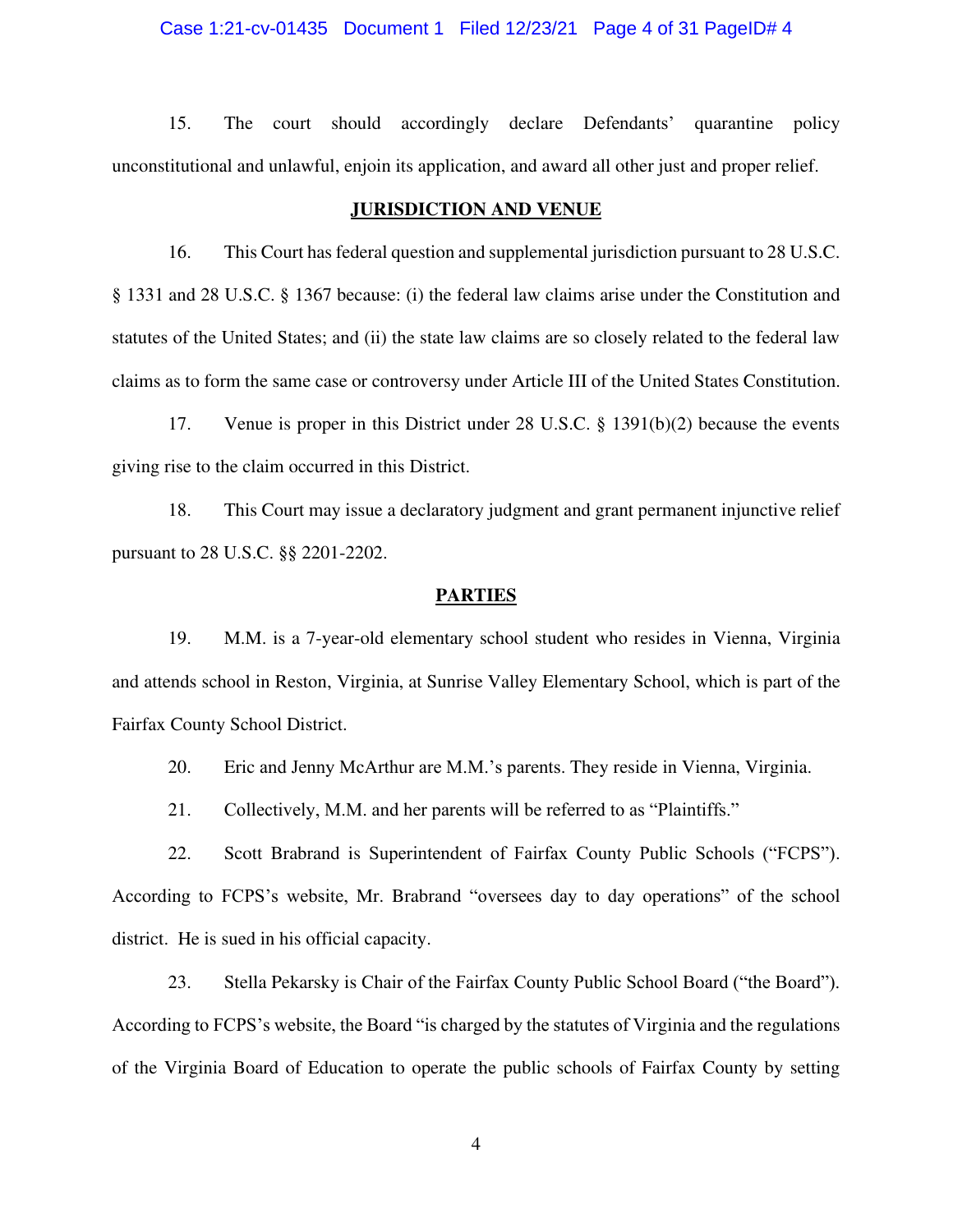### Case 1:21-cv-01435 Document 1 Filed 12/23/21 Page 5 of 31 PageID# 5

general school policy and establishing guidelines that will ensure the proper administration of the [FCPS] programs." Ms. Pekarsky is sued in her official capacity.

24. Gloria Addo-Ayensu is Director of the Department of Health for Fairfax County ("FCHD"). She is sued in her official capacity.

25. Collectively, they will be referred to as "Defendants."

## **STATEMENT OF FACTS**

#### **I. BACKGROUND**

26. In late October 2021, M.M. contracted COVID-19, as did several of her family members. Her diagnosis was confirmed through an antibody test on December 3, 2021.

27. M.M.'s parents decided not to have her tested after she began displaying symptoms in late October because her symptoms were mild and because, by that time, her father and brother had already tested positive for COVID-19, her mother was displaying symptoms, and M.M. had already been placed on quarantine from school as a "close contact" of her brother. To get M.M. tested, her parents would have had to go out into the community while sick with COVID-19, which they believed would be irresponsible. They also did not see a need to get her tested because the school's quarantine policy provided no indication that a prior positive test would be relevant to M.M.'s ability to avoid quarantining if she were later identified as a "potential close contact."

28. M.M. quarantined at home and was absent from in-person instruction from Monday, November 1, 2021, through Friday, November 12, 2021, missing two full weeks of school.

29. Less than three weeks later, on the evening of Thursday, December 2, 2021, Sunrise Valley notified M.M.'s parents by email that M.M. had been identified as a "potential close contact" of another student or staff member who had tested positive for COVID-19.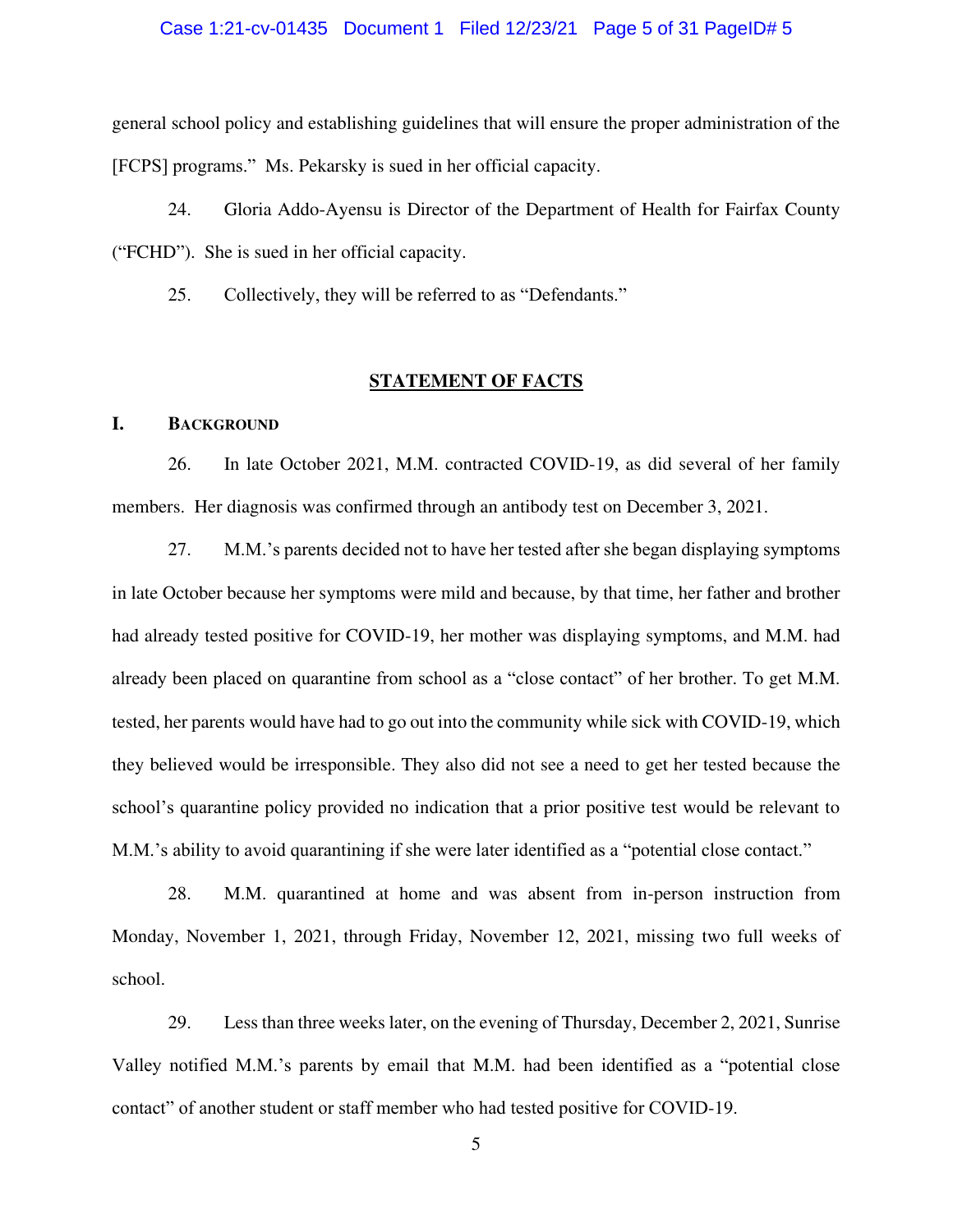### Case 1:21-cv-01435 Document 1 Filed 12/23/21 Page 6 of 31 PageID# 6

30. Pursuant to FCPS's quarantine policy, which is based on guidance from FCHD, the notification explained that M.M. was being placed on a 10-day quarantine during which she could not attend school. The notification stated that "[y]our child may return to school and resume school activities on: December 13."

31. Under the heading "How to Return to In-Person Learning and Activities," the notification provided a link to a "COVID Contact Vaccination Verification survey," which parents were requested to complete only "[i]f your child is fully vaccinated." The notification said nothing about students who had previously recovered from COVID-19.

32. Under FCPS's quarantine policy, a fully vaccinated student who is identified as a "potential close contact" may return to school immediately upon verification by FCHD that the student is vaccinated and asymptomatic.

33. This exemption from the quarantine policy applies to all students who have been fully vaccinated against COVID-19 at any point in time.

34. The policy provides no similar exemption for students who have previously been infected and recovered from COVID-19.

35. FCPS's webpage entitled "Pause, Quarantine, and Contact Tracing" contains a section at the bottom labeled "Do Your Part." It instructs families to "do their part," *inter alia* by "getting vaccinated."

36. When FCPS originally issued its quarantine requirement, it applied to all students identified as "potential close contacts," regardless of vaccination status. After parents of vaccinated students complained, the policy was changed to exempt vaccinated students and allow them to return to school immediately, without quarantining.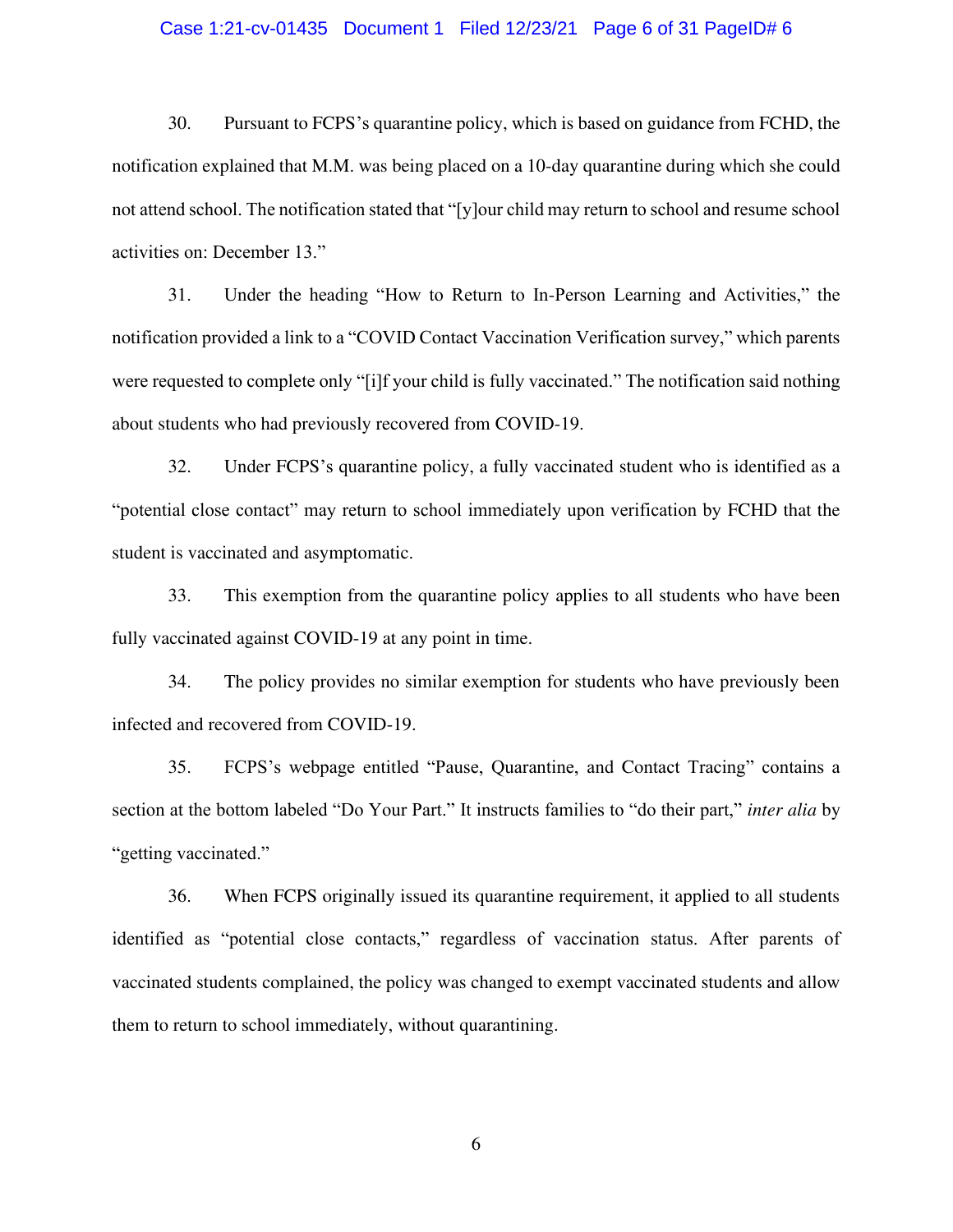### Case 1:21-cv-01435 Document 1 Filed 12/23/21 Page 7 of 31 PageID# 7

37. On December 3, 2021, M.M.'s mother filled out the FCHD verification survey, indicating that M.M. had not been vaccinated against COVID-19, but that she had been infected with COVID-19 within the last 90 days and was experiencing no symptoms.

38. Later that afternoon, M.M.'s mother received an email notification from FCHD stating that "we are unable to clear your child to go back to school because they are not vaccinated for COVID-19."

39. The same day, M.M.'s mother spoke to the principal of Sunrise Valley and explained that M.M. had recently been infected with COVID-19 and completed a 14-day quarantine just a few weeks ago. The principal responded that neither proof of prior infection nor a negative COVID-19 test would release M.M. from quarantine and allow her to return to school.

40. On December 7, M.M.'s mother spoke to an individual at FCHD who stated that a positive test for M.M. within the last 90 days would allow her to be released from quarantine. An antibody test would not suffice, however, because it would not prove the infection occurred within the last 90 days. The representations of M.M.'s parents regarding the circumstances of her infection were not accepted as adequate to establish the fact of timing.

41. Later the same day, M.M.'s father called FCHD back and spoke to another person. This second individual stated that he had never heard that a positive test within the last 90 days would allow release from quarantine, but rather only vaccination would.

42. This person also told M.M.'s father that if she were to receive a COVID-19 test on that day (notwithstanding her naturally acquired immunity) she would likely test positive because of her previous infection, and could be treated as a current positive case because FCHD did not have a record of a prior positive COVID-19 test for M.M.

43. That would entail subjecting her to an additional 10-day quarantine.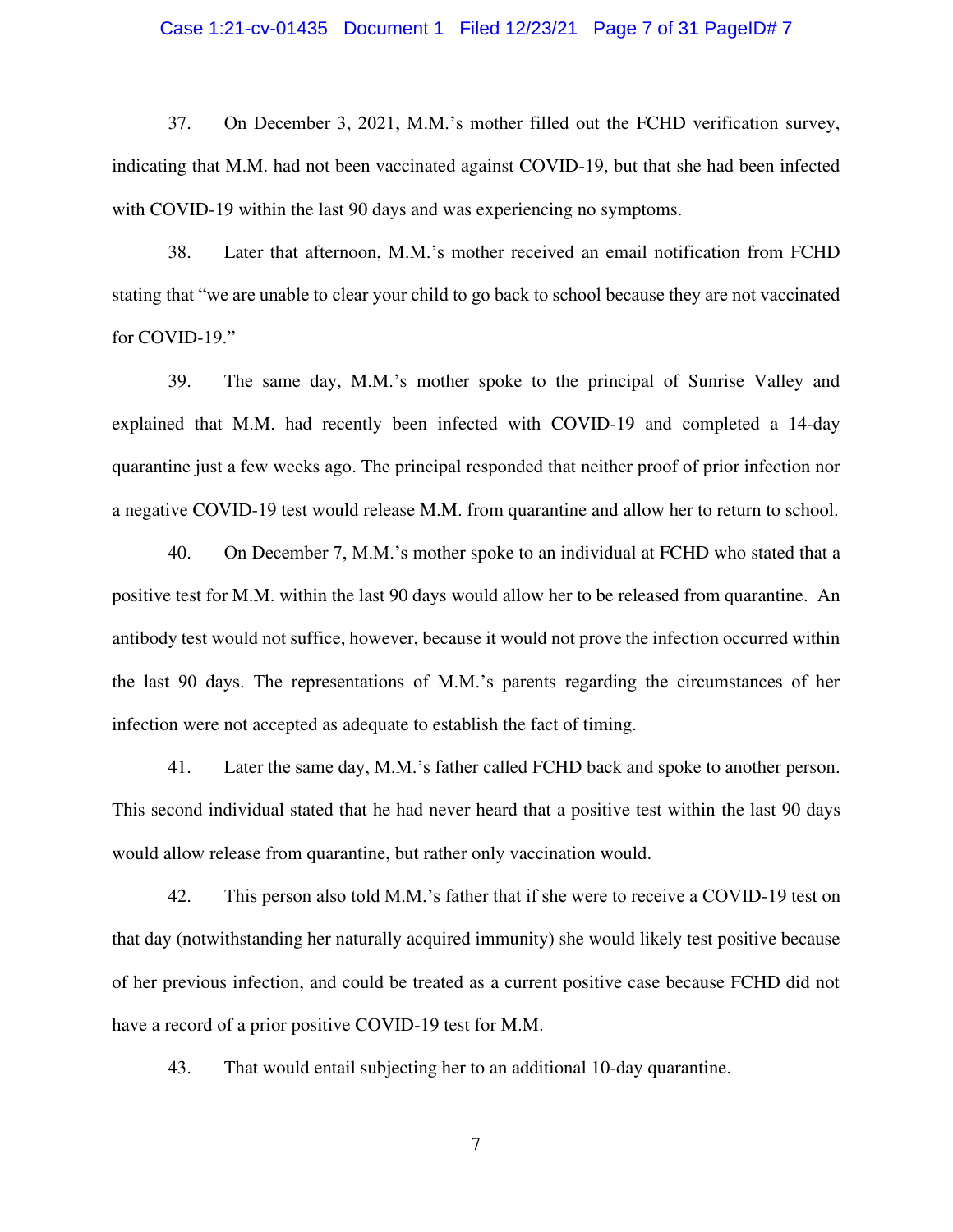### Case 1:21-cv-01435 Document 1 Filed 12/23/21 Page 8 of 31 PageID# 8

44. Fearing this scenario, M.M.'s parents declined to get her tested.

45. M.M. returned to school on December 13, 2021. She missed six full days of school, having already missed two weeks of school only a few weeks earlier. Of the 25 school days between November 1 and December 13, M.M. was quarantined for 14 of them.<sup>1</sup>

46. M.M. suffered mental and emotional distress, as well as learning loss, as a result of being excluded from in-person school.

47. After returning to school, M.M. will again be subject to quarantine whenever the school identifies her as a "potential close contact" of an infected student or staff member.

48. Cases have been rising in the D.C.-Virginia-Maryland region.

49. In light of this reality, in all likelihood M.M. may soon have another "potential close contact" and again be forced to quarantine differently from vaccinated students.

## **II. THE COVID-19 VACCINES**

50. The Pfizer BioNTech is the only vaccine that has been approved for use in the 5- 11 age group. It was authorized for use under the federal Emergency Use Authorization statute on October 29, 2021. It has not been granted full FDA approval.

51. The standard for EUA review and authorization is lower than that required for full FDA approval.

52. Typically, vaccine development includes six stages: (1) exploratory; (2) preclinical (animal testing); (3) clinical (human trials); (4) regulatory review and approval; (5) manufacturing;

 $1$  On December 6, 2021, FCPS announced a change to its quarantine policy. Whereas previously unvaccinated students could not be released from quarantine even if they provided a negative test, they now will be permitted to return to school after seven days of quarantining if they remain symptom free and provide a negative test. As under the prior policy, vaccinated students may return to school immediately without testing, regardless of how much time has passed since they were vaccinated. Under this new policy, if M.M. had provided a negative test taken on or after her fifth day of quarantine, she could have returned to school on Friday, December 10—one school day sooner than under the policy that was in effect when she was quarantined. As explained above, M.M.'s parents decided not to have her tested out of concern that she would test positive due to her very recent prior infection. *See supra*, ¶¶ 42-44.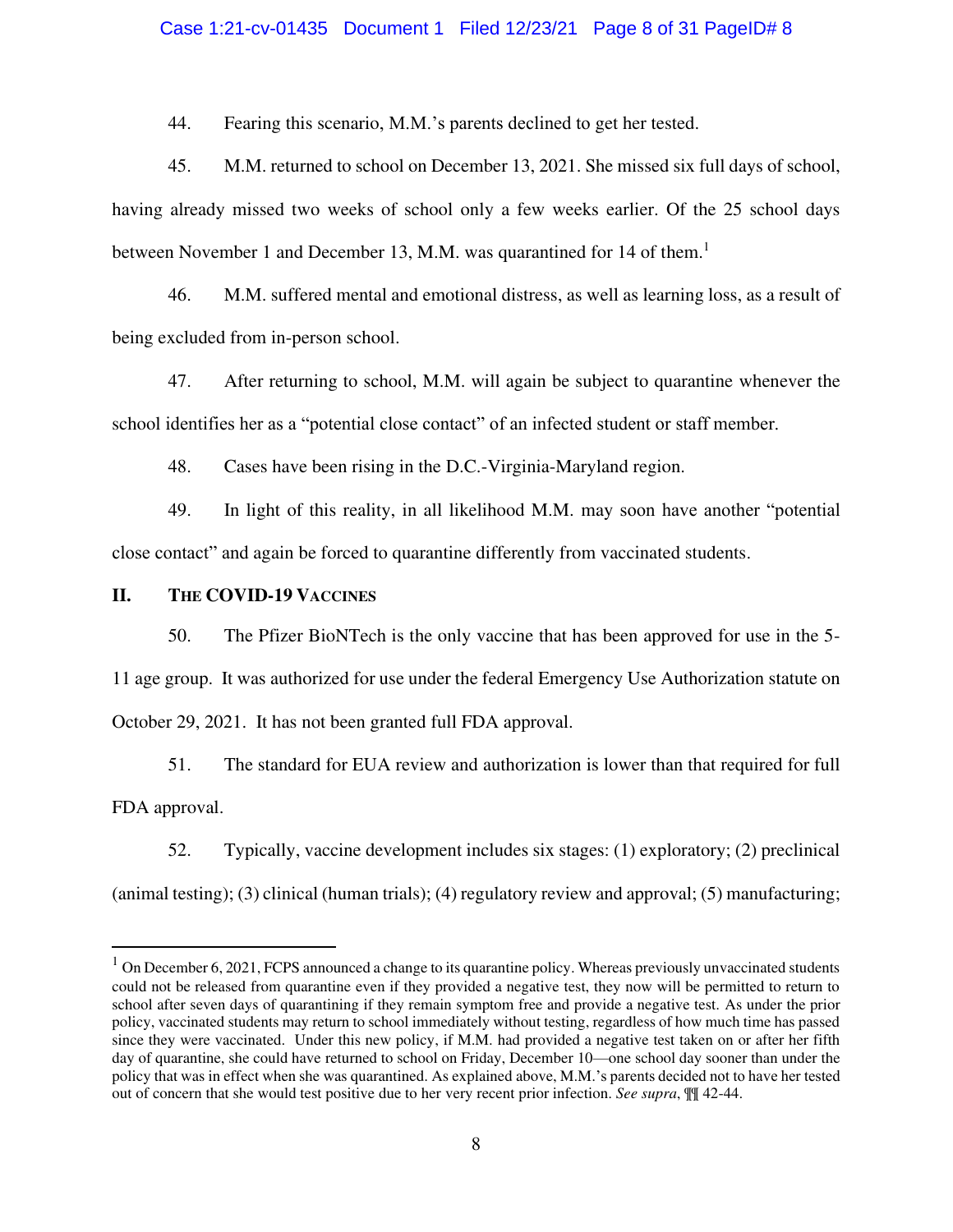### Case 1:21-cv-01435 Document 1 Filed 12/23/21 Page 9 of 31 PageID# 9

and (6) quality control. *See* CDC, *Vaccine Testing and the Approval Process* (May 1, 2014), *available at* <https://bit.ly/3rGkG2s> (last visited Dec. 16, 2021).

53. The third phase generally takes place over years, because it can take that long for a new vaccine's side effects to manifest. *Id.*

54. The third phase must be followed by a period of regulatory review and approval, during which data and outcomes are peer-reviewed and evaluated by FDA. *Id.*

55. Finally, to achieve full approval, the manufacturer must demonstrate that it can produce the vaccine under conditions that assure adequate quality control.

56. FDA must then determine, based on "substantial evidence," that the medical product is effective and that the benefits outweigh its risks when used in accordance with the product's approved labeling. *See* CDC, *Understanding the Regulatory Terminology of Potential Preventions and Treatments for COVID-19* (Oct. 22, 2020), *available at* [bit.ly/3x4vN6s](file:///C:/Users/Jeff%20Clark.WORKGROUP/AppData/Roaming/Microsoft/Word/bit.ly/3x4vN6s) (last visited Dec. 16, 2021).

57. In contrast to this rigorous, six-step approval process that includes long-term data review, FDA grants EUAs in emergencies to "facilitate the availability and use of medical countermeasures, including vaccines, during public health emergencies, such as the current COVID-19 pandemic." FDA, *Emergency Use Authorization for Vaccines Explained* (Nov. 20, 2020), *available at* [bit.ly/3x8wImn](file:///C:/Users/Jeff%20Clark.WORKGROUP/AppData/Roaming/Microsoft/Word/bit.ly/3x8wImn) (last visited Dec. 16, 2021).

58. EUAs allow FDA to make a product accessible to the public based on the best available data, without waiting for all the evidence needed for full approval. *See id.*

59. The EUA statute lays out the: "appropriate conditions designed to ensure that individuals to whom the [product](https://www.law.cornell.edu/definitions/uscode.php?width=840&height=800&iframe=true&def_id=21-USC-309474065-1242874613&term_occur=999&term_src=title:21:chapter:9:subchapter:V:part:E:section:360bbb%E2%80%933) is administered are informed." They must be told:

that the [Secretary](https://www.law.cornell.edu/definitions/uscode.php?width=840&height=800&iframe=true&def_id=21-USC-1264422296-751111581&term_occur=999&term_src=) has authorized the *[emergency use](https://www.law.cornell.edu/definitions/uscode.php?width=840&height=800&iframe=true&def_id=21-USC-180754824-1242874613&term_occur=999&term_src=)* of th[e product;](https://www.law.cornell.edu/definitions/uscode.php?width=840&height=800&iframe=true&def_id=21-USC-309474065-1242874613&term_occur=999&term_src=title:21:chapter:9:subchapter:V:part:E:section:360bbb%E2%80%933)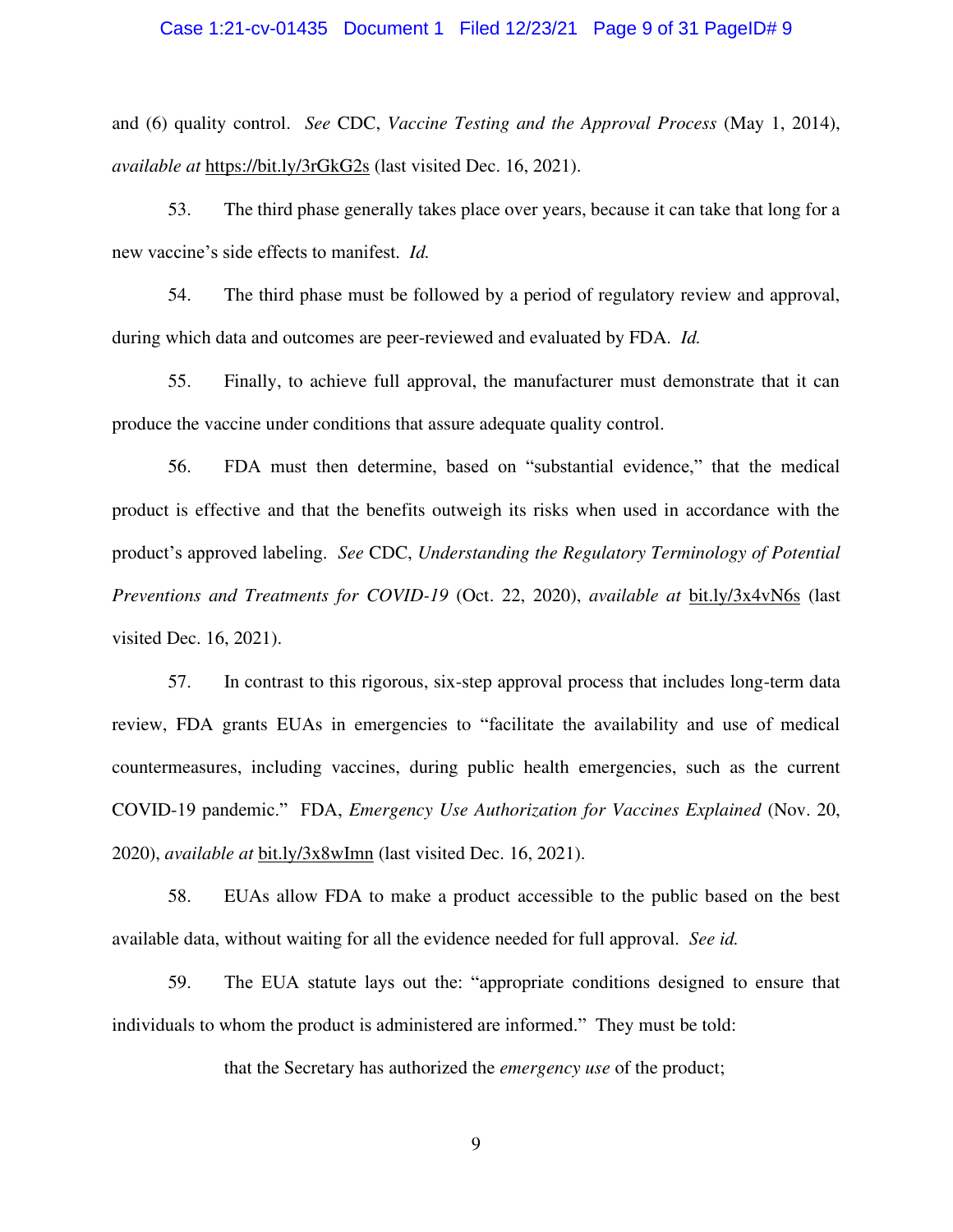of the significant known and potential benefits and risks of such use, and of the extent to which such benefits and risks are unknown; and *of the option to accept or refuse administration of the [product](https://www.law.cornell.edu/definitions/uscode.php?width=840&height=800&iframe=true&def_id=21-USC-309474065-1242874613&term_occur=999&term_src=title:21:chapter:9:subchapter:V:part:E:section:360bbb%E2%80%933)*, of the consequences, if any, of refusing administration of the [product,](https://www.law.cornell.edu/definitions/uscode.php?width=840&height=800&iframe=true&def_id=21-USC-309474065-1242874613&term_occur=999&term_src=title:21:chapter:9:subchapter:V:part:E:section:360bbb%E2%80%933) and of the alternatives to the [product](https://www.law.cornell.edu/definitions/uscode.php?width=840&height=800&iframe=true&def_id=21-USC-309474065-1242874613&term_occur=999&term_src=title:21:chapter:9:subchapter:V:part:E:section:360bbb%E2%80%933) that are available and of their benefits and risks (emphasis added).

21 U.S.C. § 360bbb-3(e)(1)(A)(i).

60. The Pfizer BioNTech vaccine received emergency use authorization for 5-11-year-olds on October 29, 2021.<sup>2</sup>

61. To date, no study has been conducted that focused upon the safety and efficacy of any of the COVID-19 vaccines for COVID-recovered children. *See* Dr. Mahesh Shenai, "The Most Neglected Subgroup: Vaccination in COVID-recovered Children," *Substack* (October 22, 2021), *available at* [https://maheshshenai.substack.com/p/the-most-neglected-subgroup](https://maheshshenai.substack.com/p/the-most-neglected-subgroup-vaccination)[vaccination](https://maheshshenai.substack.com/p/the-most-neglected-subgroup-vaccination) (last visited Dec. 15, 2021).

# **III. PRIOR INFECTION LEADS TO NATURALLY ACQUIRED IMMUNITY TO COVID-19 AT LEAST AS ROBUST AS VACCINE-ACQUIRED IMMUNITY**

62. Naturally acquired immunity developed after recovery from COVID-19 provides robust protection from subsequent SARS-CoV-2 infection. Declaration of Drs. Jayanta Bhattacharya and Martin Kulldorff, ("Joint Decl.") ¶¶ 15-24, attached as Exhibit A; 12/20/2021 Declaration of Dr. Jayanta Bhattacharya ("Bhattacharya Decl.") ¶¶ 12-31, attached as Exhibit B.

63. Multiple extensive, peer-reviewed studies comparing naturally acquired and vaccine-induced immunity have concluded overwhelmingly that the former provides equivalent or greater protection against reinfection from COVID-19 than immunity generated by mRNA vaccines (BioNTech and Moderna). Joint Decl. ¶¶ 18-24; Bhattacharya Decl. ¶¶ 15-18.

<sup>&</sup>lt;sup>2</sup> Notably, the Johnson and Johnson (Janssen) vaccine, which had been in distribution under an EUA for adults, was just restricted by the CDC due to blood clotting side effects, and the CDC has recommended receiving the Moderna or Pfizer BioNTech instead.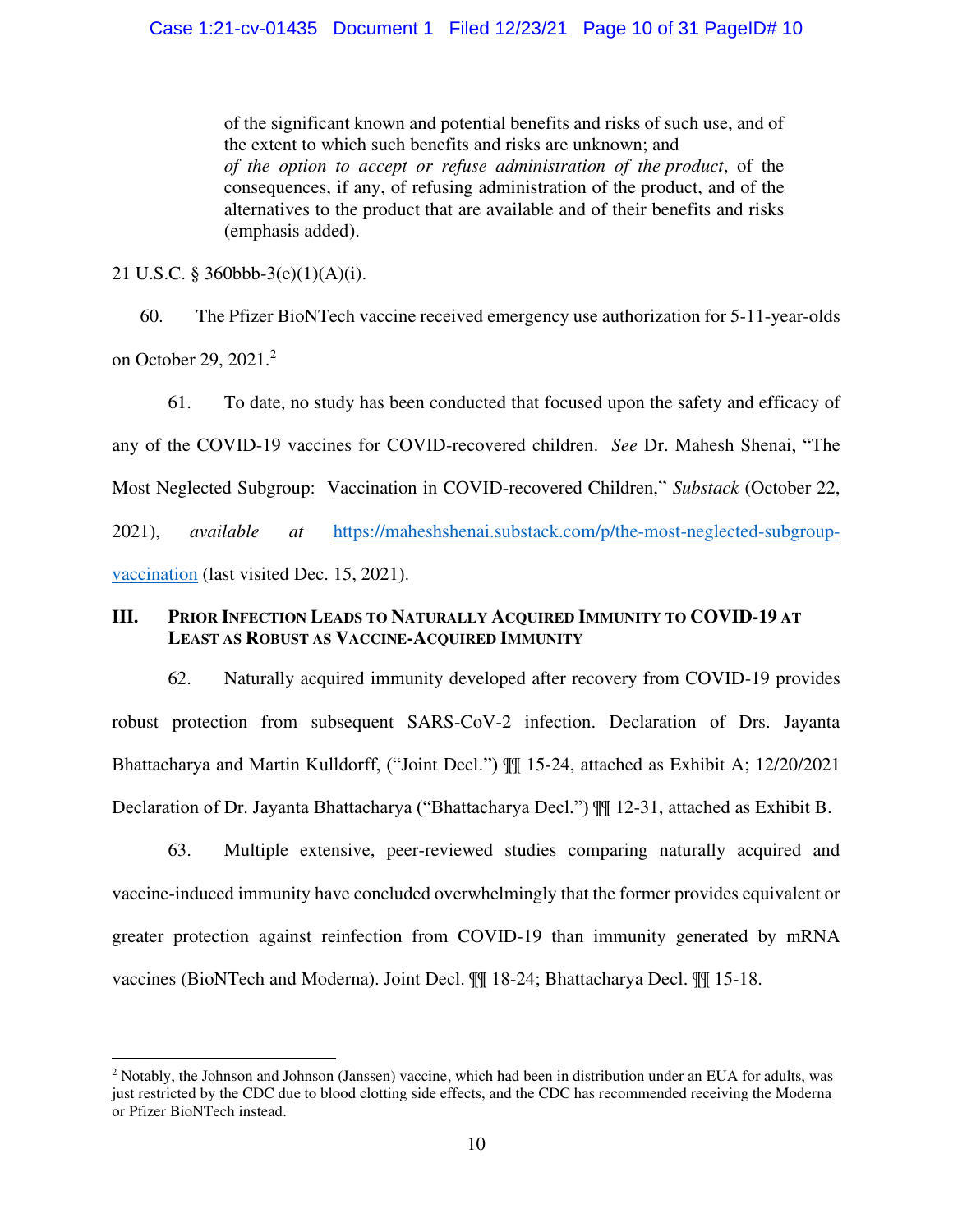#### Case 1:21-cv-01435 Document 1 Filed 12/23/21 Page 11 of 31 PageID# 11

64. A study from Israel released several months ago found that *vaccinated* individuals had 13.1 times greater risk of testing positive, 27 times greater risk of symptomatic disease, and around 8.1 times greater risk of hospitalization than unvaccinated individuals who possess naturally acquired immunity. Joint Decl. ¶ 20.

65. The authors concluded that the "study demonstrated that natural immunity confers longer lasting and stronger protection against infection, symptomatic disease and hospitalization caused by the Delta variant of SARS-CoV-2, compared to the BNT162b2 [BioNTech's research name] two-dose vaccine-induced immunity." Joint Decl. ¶ 20.

66. Recent Israeli data found that those who had received the BioNTech vaccine were 6.72 times *more likely* to suffer a subsequent infection than those with natural immunity. David Rosenberg, *Natural Infection vs Vaccination: Which Gives More Protection*? ISRAELNATIONALNEWS.COM (Jul. 13, 2021), *available at* https://www.israelnationalnews.com/ News/News.aspx/309762 (last visited Dec. 16, 2021).

67. Israeli data also indicates that the protection BioNTech grants against infection is short-lived compared to naturally acquired immunity and degrades significantly faster. *See* Nathan Jeffay, *Israeli, UK Data Offer Mixed Signals on Vaccine's Potency Against Delta Strain*, THE TIMES OF ISRAEL (July 22, 2021), *available at* bit.ly/3xg3uCg (last visited Dec. 16, 2021).

68. A recent study from Qatar tracked nearly a million individuals for six months after vaccination. The study's authors concluded that the Pfizer vaccine's "induced protection against infection appears to wane rapidly after its peak right after the second dose, but it persists at a robust level against hospitalization and death for at least six months following the second dose." Bhattacharya Decl. ¶¶ 22-23.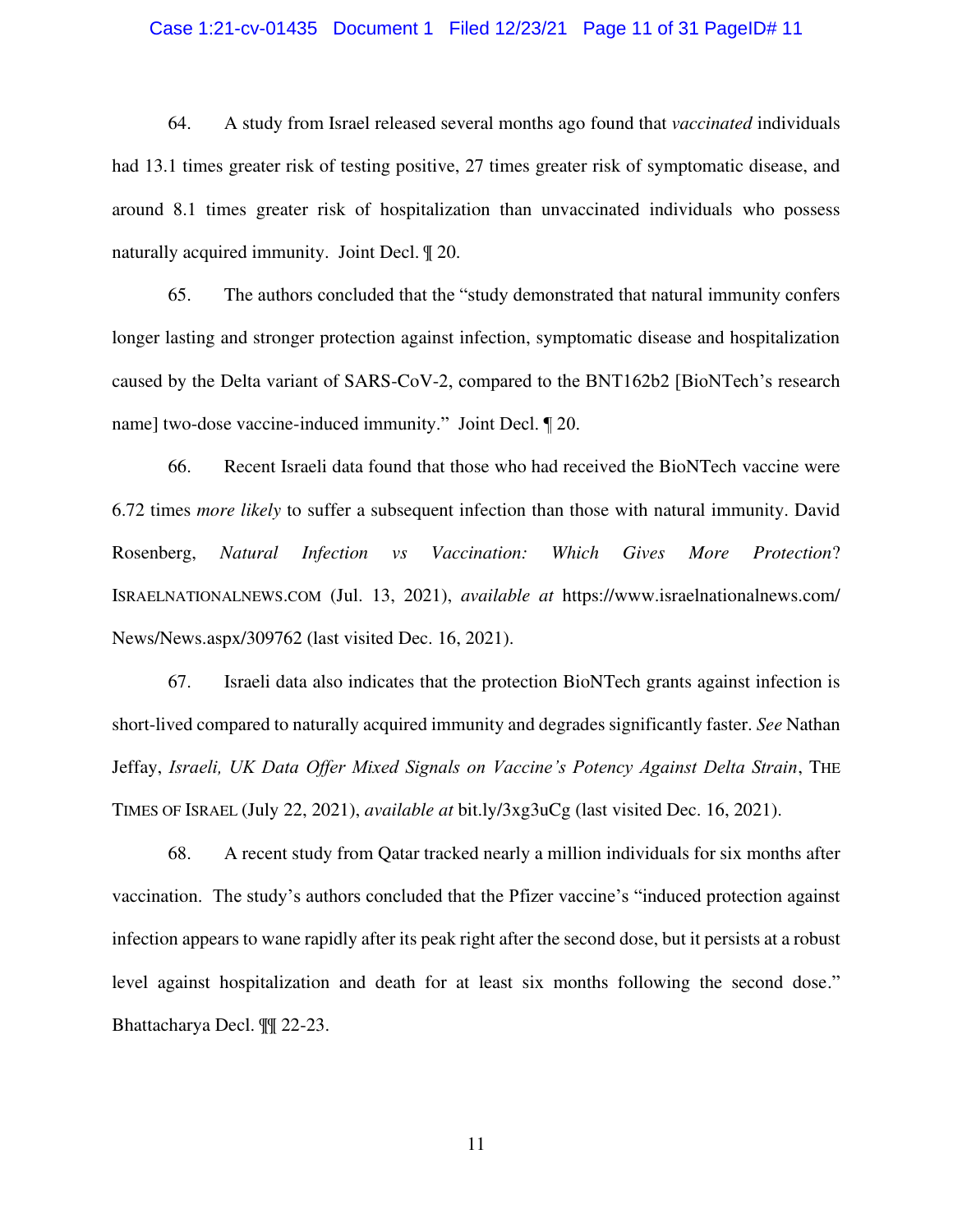#### Case 1:21-cv-01435 Document 1 Filed 12/23/21 Page 12 of 31 PageID# 12

69. The "Qatari study is no outlier." Bhattacharya Decl. ¶ 25. Several United States studies, as well as one conducted in the United Kingdom, yielded similar results. *Id.* at 26-28.

70. These findings of highly durable natural immunity should not be surprising, as they hold for SARS-CoV-1 and other respiratory viruses. According to a paper published in *Nature* in August 2020, 23 patients who had recovered from SARS-CoV-1 still possess CD4 and CD8 T cells, 17 years after infection during the 2003 epidemic.<sup>3</sup> A *Nature* paper from 2008 found that 32 people born in 1915 or earlier still retained some level of immunity against the 1918 flu strain some 90 years later.<sup>4</sup> Bhattacharya Decl.  $\mathbb{I}$  20.

71. A CDC/IDSA clinician call on July 17, 2021, summarized the then-current state of the knowledge regarding the comparative efficacy of natural and vaccine immunity. The presentation reviewed three studies that directly compared the efficacy of prior infection versus mRNA vaccine treatment and concluded "the protective effect of prior infection was similar to 2 doses of a COVID-19 vaccine."

72. Given that there is currently *more* data on the durability of naturally acquired immunity than there is for vaccine immunity, researchers rely on the expected durability of naturally acquired immunity to predict that of vaccine immunity. Joint Decl. ¶ 23; Bhattacharya Decl. ¶ 12.

<sup>&</sup>lt;sup>3</sup> Le Bert, N., Tan, A. T., Kunasegaran, K., Tham, C. Y. L., Hafezi, M., Chia, A., Chng, M. H. Y., Lin, M., Tan, N., Linster, M., Chia, W. N., Chen, M. I. C., Wang, L. F., Ooi, E. E., Kalimuddin, S., Tambyah, P. A., Low, J. G. H., Tan, Y. J. & Bertoletti, A. (2020). SARS-CoV-2-specific T cell immunity in cases of COVID-19 and SARS, and uninfected control. *Nature*, 584, 457-462. doi: 10.1038/s41586-020-2550-z

<sup>&</sup>lt;sup>4</sup> Yu, X., Tsibane, T., McGraw, P. A., House, F. S., Keefer, C. J., Hicar, M. D., Tumpey, T. M., Pappas, C., Perrone, L. A., Martinez, O., Stevens, J., Wilson, I. A., Aguilar, P. V., Altschuler, E. L., Basler, C. F., & Crowe Jr., J. E. (2008). Neutralizing antibodies derived from the B cells of 1918 influenza pandemic survivors. *Nature*, 455, 532-536. doi: 10.1038/nature07231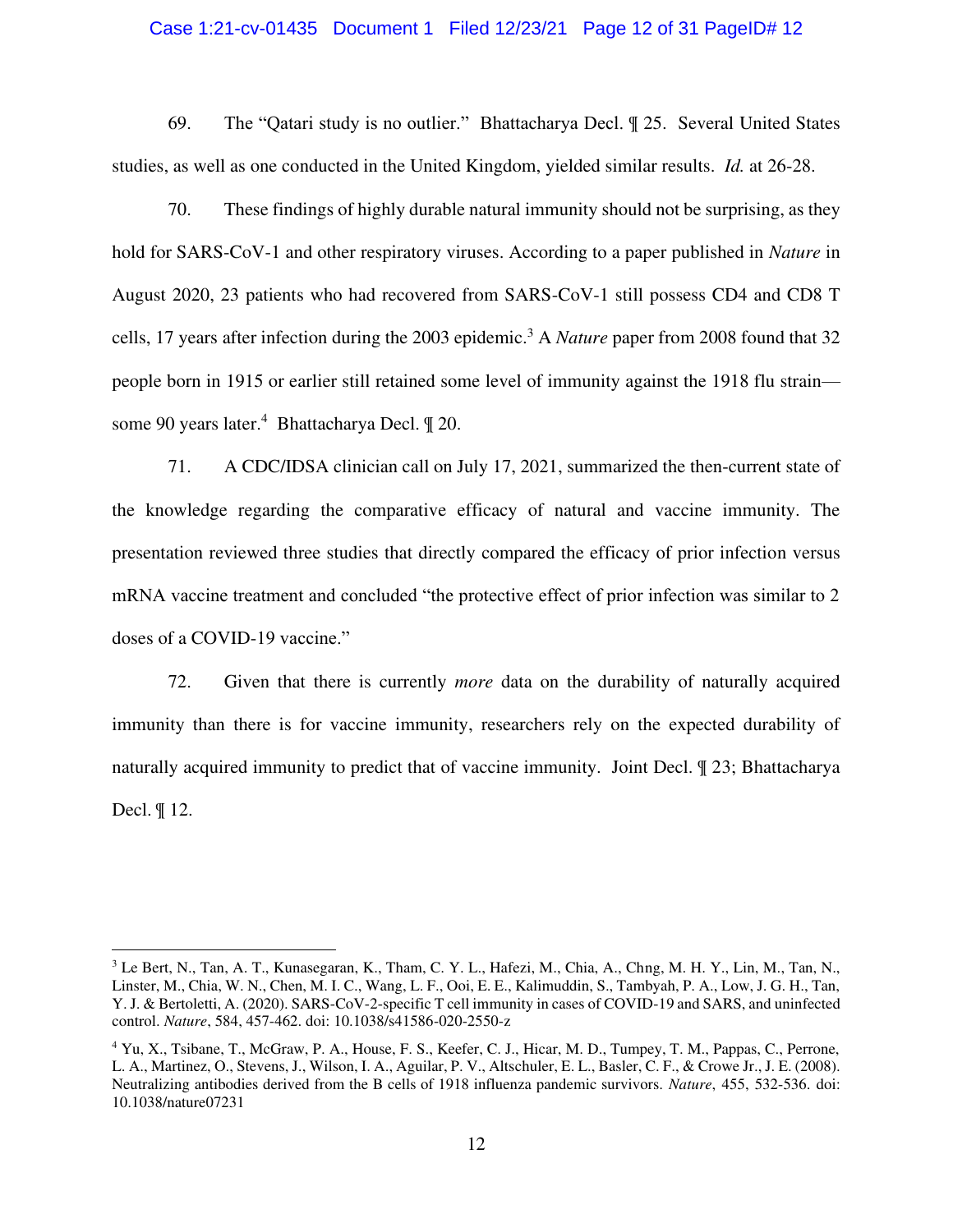### Case 1:21-cv-01435 Document 1 Filed 12/23/21 Page 13 of 31 PageID# 13

73. Indeed, naturally and vaccine-acquired immunity utilize the same basic immunological mechanism—stimulating the immune system to generate an antibody response. Joint Decl. ¶ 16; Bhattacharya Decl. ¶ 13.

74. The level of antibodies in the blood of those who have natural immunity was initially the benchmark in clinical trials for determining the efficacy of vaccines. Joint Decl. ¶ 16.

75. Studies have demonstrated prolonged immunity with respect to memory T and B cells, bone marrow plasma cells, spike-specific neutralizing antibodies, and IgG+ memory B cells following a COVID-19 infection. Joint Decl. ¶ 17; Bhattacharya Decl. ¶ 14.

76. New variants of COVID-19 resulting from the virus's mutation do not escape the natural immunity developed by prior infection from the original strain of the virus. Joint Decl. ¶¶ 29-33; Bhattacharya Decl. ¶ 17.

77. While the CDC and the news media have touted a study from Kentucky as proof that those with naturally acquired immunity should get vaccinated, that conclusion is unwarranted. As Drs. Bhattacharya and Kulldorff explain, although individuals with naturally acquired immunity who received a vaccine showed somewhat increased antibody levels, "[t]his does not mean that the vaccine increases protection against symptomatic disease, hospitalizations or deaths." Joint Decl. ¶ 37. In other words, higher antibody levels do not necessarily translate into a clinical benefit. Nor does any study demonstrate that boosting a naturally immune person's antibody levels via vaccination reduces transmission.

78. The Kentucky study is also problematic because it appears to be cherry-picked. The CDC gathered data on this subject from all 50 states but seems to have chosen to draw attention to the one state that yielded data that it could represent as supporting its position. *See* Marty Makary, "Covid Confusion at the CDC," *The Wall Street Journal* (Sept. 13, 2021), *available at*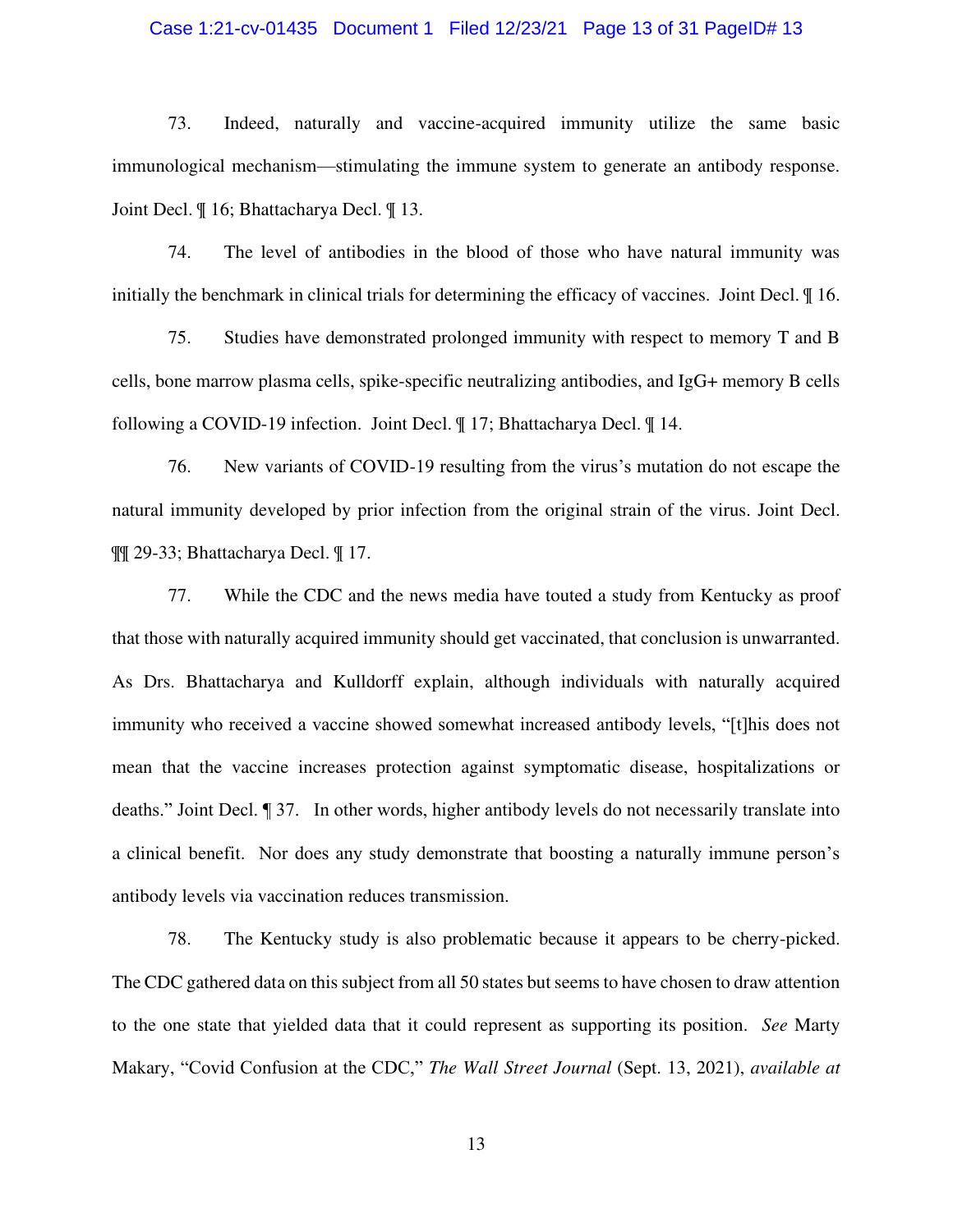#### Case 1:21-cv-01435 Document 1 Filed 12/23/21 Page 14 of 31 PageID# 14

https://www.wsj.com/articles/covid-19-coronavirus-breakthrough-vaccine-natural-immunitycdc-fauci-biden-failure-11631548306 (last visited Dec. 16, 2021).

79. CDC has also claimed that another study, of several thousand patients hospitalized with "covid-like illness," demonstrates the superiority of vaccine-achieved immunity. "Laboratory-Confirmed COVID-19 Among Adults Hospitalized with COVID-19 Like Illness," *CDC* (Oct. 29, 2021), *available at* https://www.cdc.gov/mmwr/volumes/70/wr/mm7044e1.htm (last visited Nov. 3, 2021).

80. This study is highly problematic for many reasons experts have pointed out, chief among them that its design meant that it did not actually address the question of whether the covidrecovered benefit from being vaccinated. Bhattacharya Decl. ¶ 30. *See* Martin Kulldorff, "A Review and Autopsy of Two COVID Immunity Studies," *Brownstone Institute* (Nov. 2, 2021), *available at* https://brownstone.org/articles/a-review-and-autopsy-of-two-covid-immunitystudies/ (last visited Dec. 20, 2021).

81. Rather, "the CDC study answers neither the direct question of whether vaccination or Covid recovery is better at decreasing the risk of subsequent Covid disease, or whether the vaccine rollout successfully reached the frail. Instead, it asks which of these two has the greater effect size. It answers whether vaccination or Covid recovery is more related to Covid hospitalization or if it is more related to other respiratory type hospitalizations." Kulldorff, "A Review and Autopsy." *See* Bhattacharya Decl. ¶ 32-33.

82. Dr. Kulldorff explains that the Israeli study discussed above, indicating that naturally acquired immunity provides significantly better protection against reinfection, produced far more reliable results due to its design. *See* Kulldorff, "A Review and Autopsy."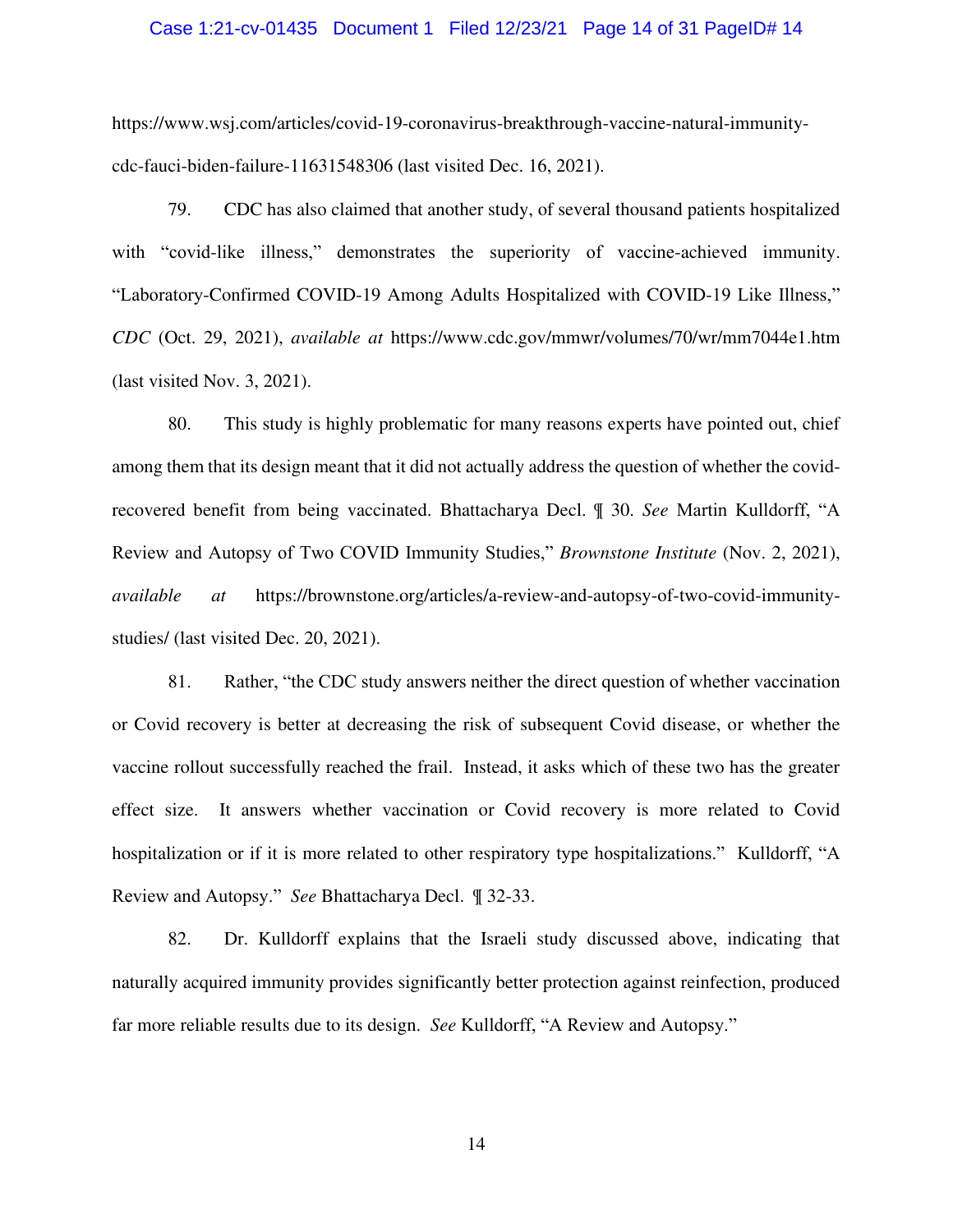### Case 1:21-cv-01435 Document 1 Filed 12/23/21 Page 15 of 31 PageID# 15

83. Indeed, shortly after publishing the results of the study, CDC (much more quietly) conceded that: "[a] systematic review and meta-analysis including data from three vaccine efficacy trials and four observational studies from the US, Israel, and the United Kingdom, found no significant difference in the overall level of protection provided by infection as compared with protection provided by vaccination; this included studies from both prior to and during the period in which Delta was the predominant variant." "Science Brief: SARS-CoV-2 Infection-induced and Vaccine-induced Immunity," *CDC* (Oct. 29, 2021), *available at*  https://www.cdc.gov/coronavirus/2019-ncov/science/science-briefs/vaccine-inducedimmunity.html (last visited Dec. 16, 2021).

84. In short, contrary to the claims of the CDC and the news media, this study did *not* establish a valid reason to vaccinate individuals with naturally acquired immunity. *See* Joint Decl. ¶ 37; Bhattacharya Decl. ¶¶ 32-33.

85. As further evidence that naturally acquired immunity is robust and durable, the CDC recently acknowledged that it was unable to provide documentation of even a single case of a COVID-19-recovered, unvaccinated individual spreading the virus to another person. *See*  11/5/21 Letter of Roger Andoh in Response to FOIA Request, attached as Exhibit C.

86. The Commonwealth of Virginia's public policy has traditionally recognized naturally acquired immunity, as it does not require school children to be vaccinated for diseases from which they have recovered.

87. For instance, the law mandating vaccination of school children for measles, mumps, rubella, and varicella (chickenpox) *explicitly exempts* from the requirements those who can demonstrate existing immunity through serological testing that measures protective antibodies. 12 Va. Admin. Code § 5-110-80 (2021).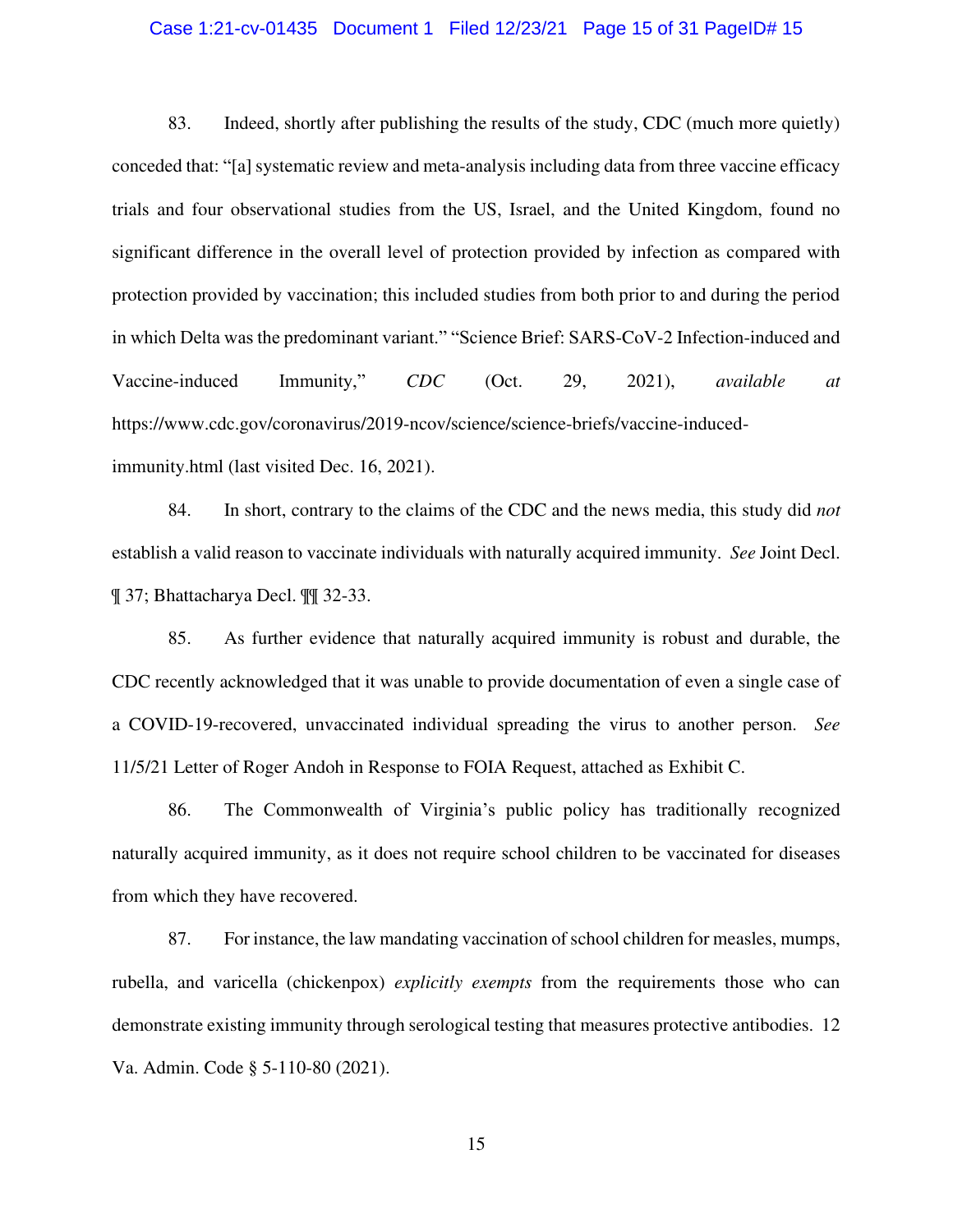#### Case 1:21-cv-01435 Document 1 Filed 12/23/21 Page 16 of 31 PageID# 16

88. The refusal to recognize naturally acquired immunity is thus at odds with Virginia's historical approach.

# **IV. PRIOR INFECTION LEADS TO HEIGHTENED RISK OF ADVERSE EVENTS FROM THE VACCINE**

89. Though the COVID-19 vaccines appear to be relatively safe at a population level, as with all medical interventions, some individuals will suffer adverse consequences, even severe ones. Such side effects may include common, temporary reactions such as pain and swelling at the vaccination site, fatigue, headache, muscle pain, fever, and nausea. While rarer, they can also cause serious side effects that result in hospitalization or death. Joint Decl. ¶¶ 25-26.

90. The vaccines may very well cause long-term side effects that remain unknown at this time due to their relatively recent development. Joint Decl.¶¶ 26-27.

91. There is "little doubt that the mRNA vaccines are associated with myocarditis." 12/20/21 Declaration of Dr. Anish Koka ("Koka Decl."), ¶ 7, attached as Exhibit D.

92. Vaccine-related myocarditis is associated with a significant leak of cardiac enzymes from the heart and thus can result in permanent heart damage. Koka Decl. ¶ 11.

93. Although vaccine myocarditis is associated with reduction of heart function that appears to normalize quickly, cardiac magnetic resonance imaging ("MRI") has been finding the formation of scar tissue after vaccine myocarditis that is similar to findings in non-vaccine myocarditis. Koka Decl. ¶ 12.

94. Early evidence suggests that about one-third of patients who suffer an episode of vaccine myocarditis have evidence of scar/fibrosis, seen in a 3-month follow up. Koka Decl. ¶ 13.

95. This could have long-term consequences. A systemic review of literature found that the presence of scar tissue detected by cardiac MRI is associated with an increased risk of death, heart failure, need for cardiac transplantation, and serious cardiac arrhythmias. Koka Decl.  $\P$  14.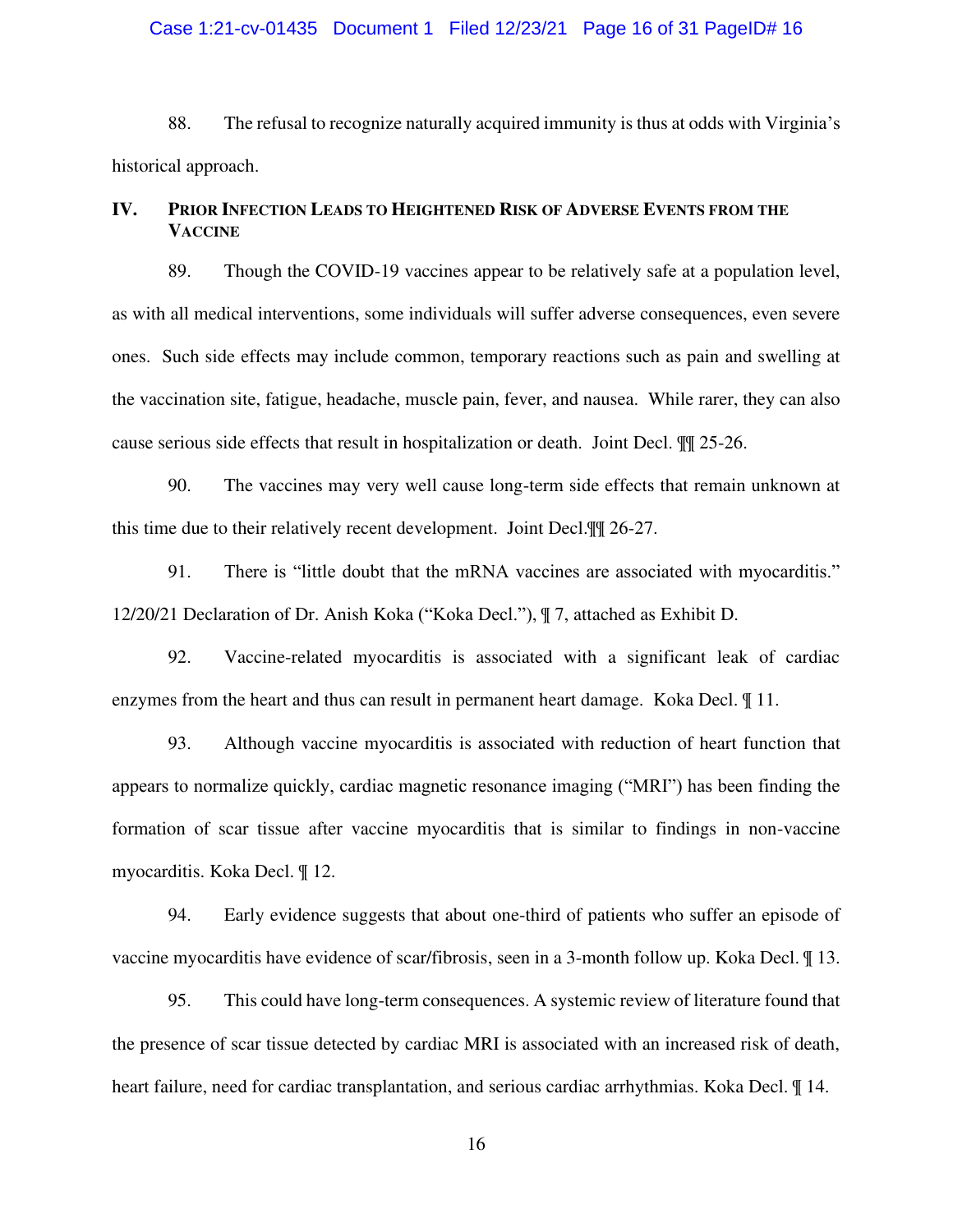#### Case 1:21-cv-01435 Document 1 Filed 12/23/21 Page 17 of 31 PageID# 17

96. While some have argued that the risk of myocarditis from contracting COVID-19 is higher than that from vaccines, a study in the Journal of the American Medical Association demonstrated that diagnosis of myocarditis peaked only after widespread vaccine administration. Koka Decl. ¶ 15.

97. Moreover, this risk/benefit calculus does not account for those with naturally acquired immunity.

98. In sum:

vaccine related myocarditis is a *potentially serious* medical condition that can lead to fibrosis in heart muscle. Fibrosis and scarring found within the heart muscle has been associated with *long term complications* related to cardiac arrhythmias and even sudden cardiac death. It is not yet known what the long-term sequelae will be for those patients who have developed scarring and fibrosis related to vaccine myocarditis. Rates of vaccine myocarditis in certain sub-populations may exceed the risks from SARS-Cov2 associated myocarditis (emphasis added).

Koka Decl. ¶ 17.

99. That the Johnson and Johnson vaccine has just been sidelined due to safety concerns, after nearly a year, illustrates the fact that there are many unknowns with respect to adverse consequences of the vaccine.

100. Recent research indicates that vaccination presents a heightened risk of adverse effects—including serious ones—to those who have previously contracted and recovered from COVID-19. Joint Decl. ¶ 28.

101. The heightened risk of adverse effects results from "preexisting immunity to SARS-Cov-2 [that] may trigger unexpectedly intense, albeit relatively rare, inflammatory and thrombotic reactions in previously immunized and predisposed individuals." Angeli, *et al*., *SARS-CoV-2 Vaccines: Lights and Shadows*, 88 EUR. J. INTERNAL MED. 1, 8 (2021). *See also* Jennifer Block, "Vaccinating people who have had covid-19: why doesn't natural immunity count in the US?"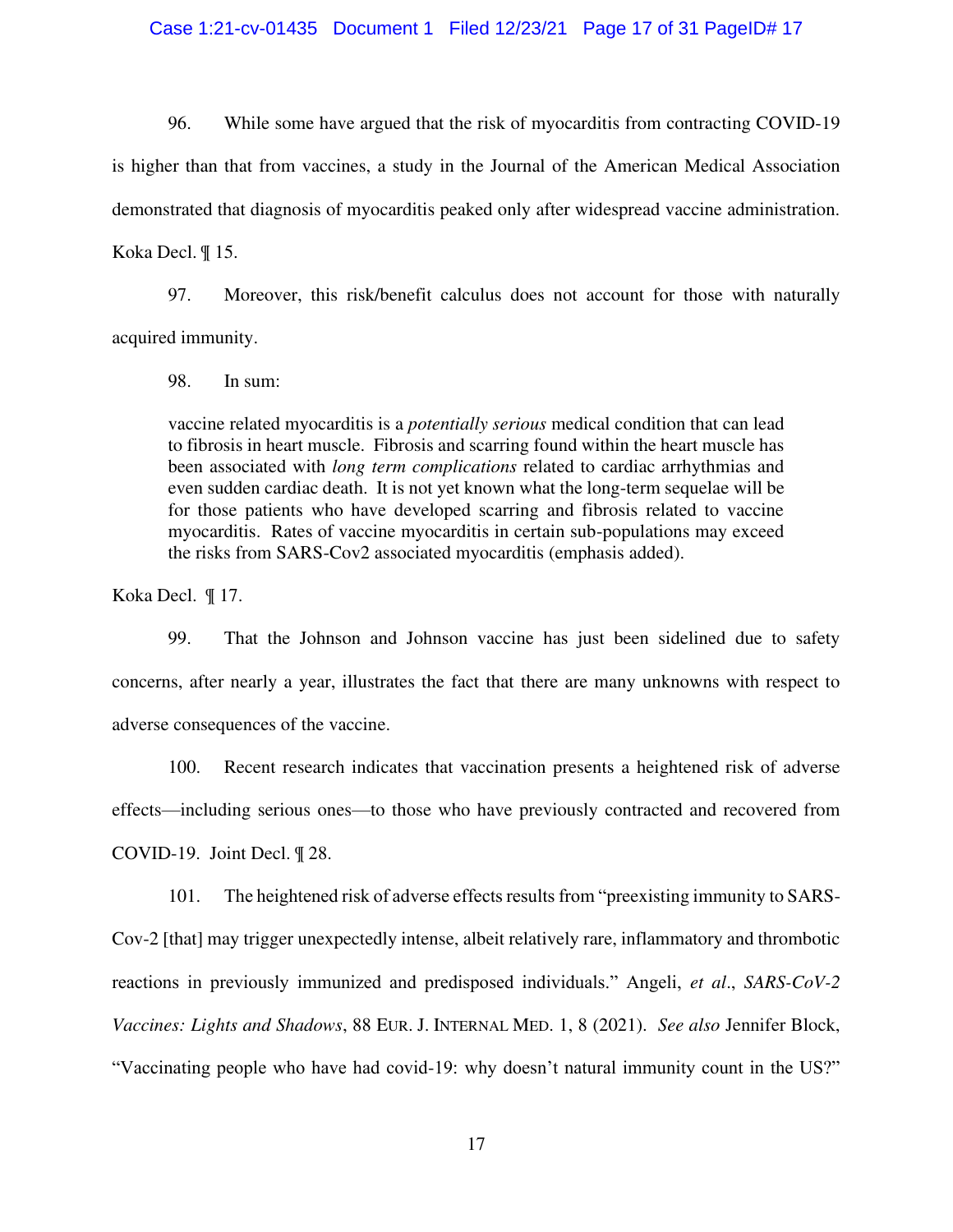BRITISH MEDICAL JOURNAL (Sept. 13, 2021), *available at* <https://www.bmj.com/content/374/bmj.n2101>(last viewed Dec. 13, 2021) (citing several experts and studies establishing that those who have previously been infected are more likely to experience adverse side effects from the vaccines).

102. Vaccination of the naturally immune may increase their chances of reinfection. Some experts believe that subsequent vaccination (especially a two-dose regimen) for those who have been previously infected may cause "'exhaustion,' and in some cases even a deletion, of Tcells," leading to a depleted immune response. Block, "Vaccinating people who have had covid-19."

#### **CLAIMS FOR RELIEF**

#### **COUNT I: VIOLATION OF THE EQUAL PROTECTION CLAUSE**

103. Plaintiffs reallege and incorporate by reference the foregoing allegations as though fully set forth herein.

104. The Equal Protection Clause of the Fourteenth Amendment to the United States Constitution provides that no state may "deny to any person within its jurisdiction the equal protection of the laws."

105. Under the Equal Protection Clause, state and local governments and government officials may not arbitrarily discriminate among citizens, denying to some rights or benefits that are made available to other similarly situated citizens, without justification. *See City of Cleburne v. Cleburne Living Ctr., Inc.*, 472 U.S. 432 (1985).

106. Defendants have violated and are violating M.M.'s rights under the Equal Protection Clause by not extending to her the same exemption from the quarantine policy given to students who have been vaccinated against COVID-19.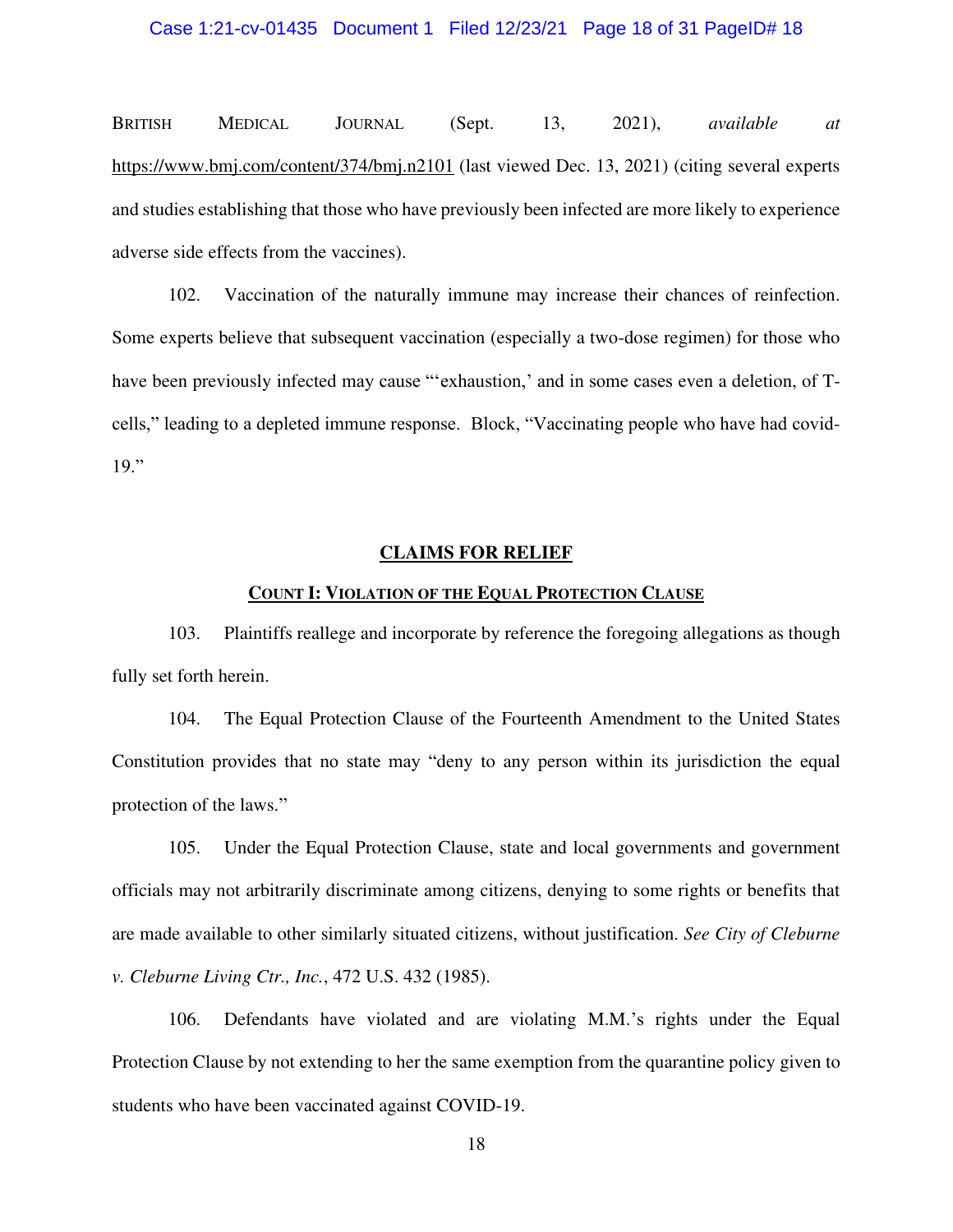#### Case 1:21-cv-01435 Document 1 Filed 12/23/21 Page 19 of 31 PageID# 19

107. M.M., who has recently been infected with COVID-19, presents an extremely low risk of being reinfected and transmitting the virus to others.

108. For this reason, CDC guidance states that "[p]eople who had COVID-19, recovered, and completed 10 days of isolation and then during the 90 days following the end of isolation come into close contact with someone with COVID-19 do not have to quarantine or get tested if they do not have symptoms."

109. The natural immunity arising from infection with COVID-19 provides at least as much—if not significantly more—protection against becoming infected and transmitting the virus to others than the protection afforded by vaccination. *See supra*, ¶¶ 64-87.

110. This is particularly true when comparing a person who was recently infected with COVID-19 to a person who was vaccinated many months ago, as the protection vaccination affords against infection and transmission declines significantly within just a few months, and it may drop to negligible levels within six months. *See supra*, ¶¶ 68-71.

111. Having recovered from COVID-19 just a few weeks before being identified as a "potential close contact," M.M. presents no greater risk—and very likely a much *lower* risk—of contracting and transmitting the virus than most if not all vaccinated students.

112. Yet all vaccinated students are exempt from FCPS' quarantine requirement and are entitled to return to school immediately upon FCHD's confirmation of their vaccinated status and lack of symptoms, even if they were vaccinated many months ago and lack significant current protection against being infected and transmitting the virus to others. This differential treatment smacks of politics and social engineering rather than a valid safety measure.

113. There is no legitimate public health justification, or any other rational basis, for requiring M.M. to quarantine and excluding her from school when she presents no greater risk to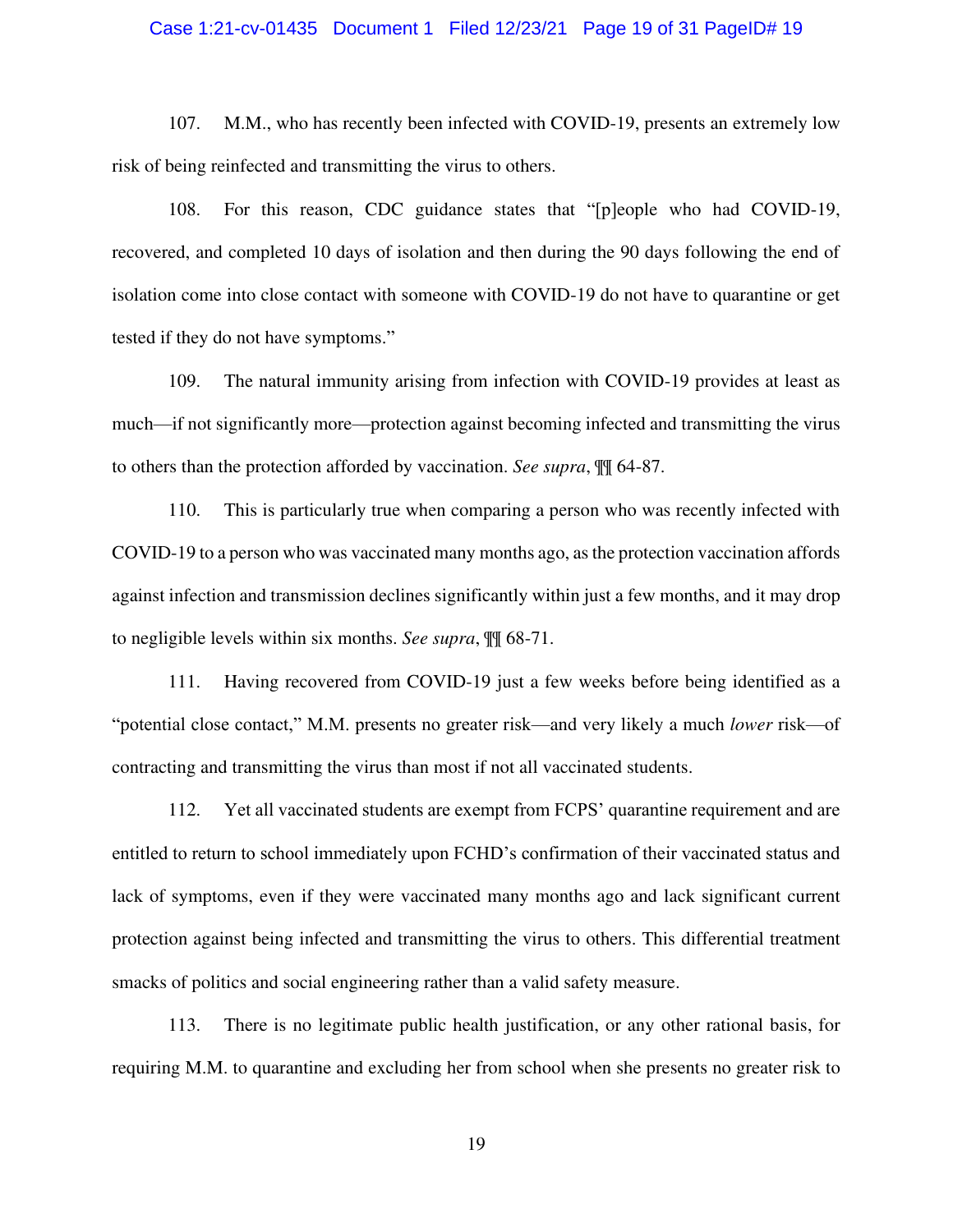#### Case 1:21-cv-01435 Document 1 Filed 12/23/21 Page 20 of 31 PageID# 20

those around her than vaccinated students who are not required to quarantine. *See Louisiana v. Becerra*, No. 3:21-cv-03970 (W.D. La. Nov. 30, 2021) ("the rejection of natural immunity as an alternative is puzzling"); *Missouri v. Biden*, 2021 WL 5564501 (E.D. Mo. Nov. 29, 2021) at p. 17 and fn. 20, *aff'd Missouri v. Biden*, No. 21-3725 (8<sup>th</sup> Cir. Dec. 13, 2021) (finding that CMS' changing its posture with respect to natural immunity constituted evidence of unlawful agency action, and noting that "CMS also rejected natural immunity, despite an intense public debate and a trove of scientific data on the strength and durability of natural immunity from COVID-19– alone and compared to vaccine-induced immunity.").

114. This arbitrary, irrational, and discriminatory treatment violates M.M.'s fundamental right to equal protection of the laws under the Fourteenth Amendment of the Constitution.

115. The arbitrariness is underscored by the fact that up until 2021, Virginia recognized naturally acquired immunity, exempting from vaccine requirements children who had recovered from the disease in question.

116. Equal protection problems are compounded because individuals with naturally acquired immunity are at a disadvantage when it comes to vaccination, since immunization poses a greater risk of harm to them than to those who are unvaccinated and have not acquired immunity naturally, and immunization may in fact deplete their immune response.

117. Thus, through no fault of her own, M.M. (and her parents) must choose between the uninterrupted education enjoyed by her vaccinated peers and a heightened risk of adverse side effects and even possible depletion of her naturally acquired immunity.

## **COUNT II: VIOLATION OF STATE RIGHT TO AN EDUCATION**

118. Plaintiffs reallege and incorporate by reference the foregoing allegations as though fully set forth herein.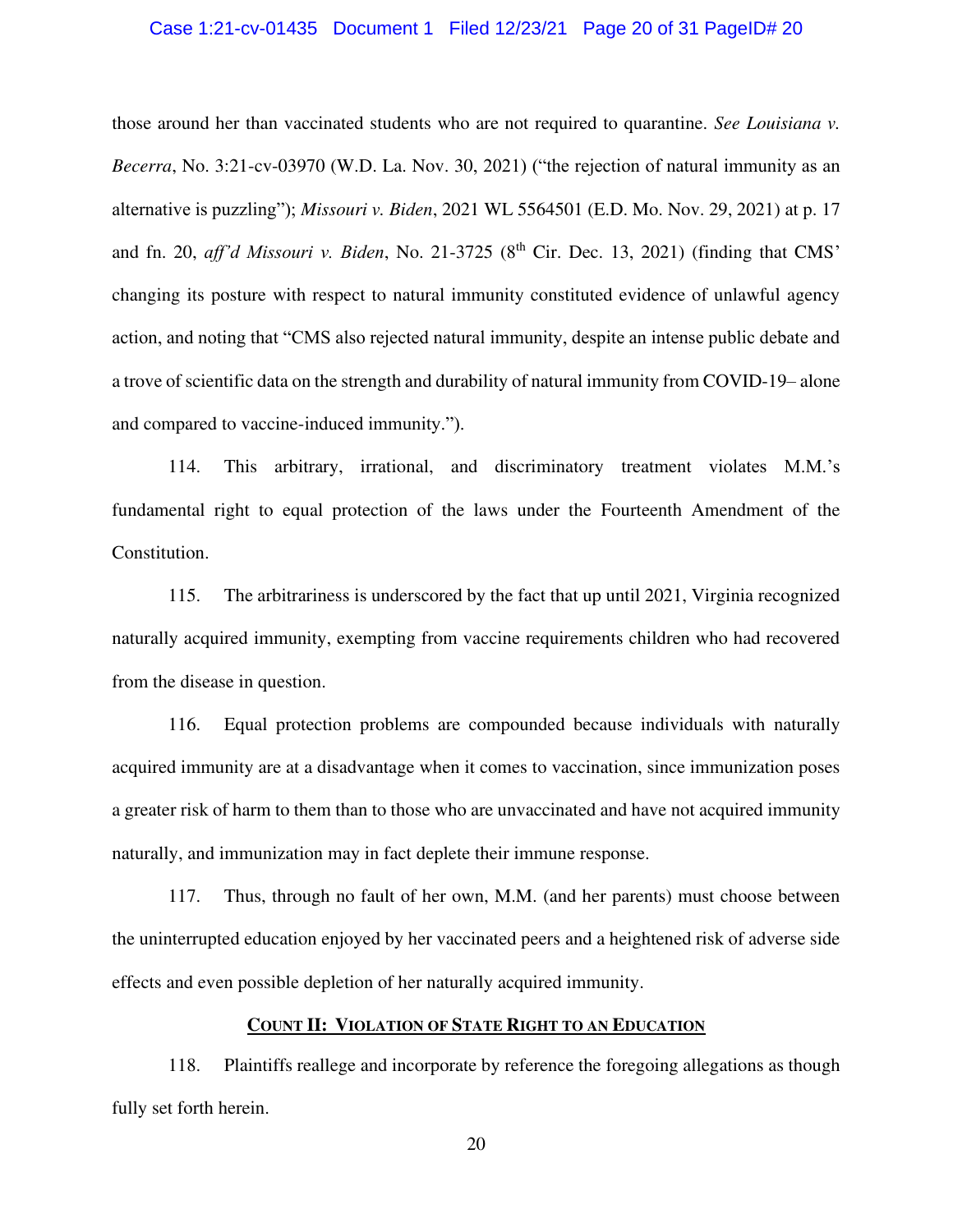### Case 1:21-cv-01435 Document 1 Filed 12/23/21 Page 21 of 31 PageID# 21

119. The ability to receive in-person public elementary and secondary school instruction is a significant public benefit, and a fundamental right, protected by Article I, § 15, and Article VIII §§ 1, 3 of the Virginia State Constitution.

120. Article I, § 15 states that "free government rests, as does all progress, upon the broadest possible diffusion of knowledge" and instructs the Commonwealth to "avail itself of those talents which nature has sown so liberally among its people by assuring the opportunity for their fullest development by an effective system of education throughout the Commonwealth."

121. Article VIII, § 1 requires the State's General Assembly to "provide for a system of free public elementary and secondary schools for all children of school age throughout the Commonwealth and shall seek to ensure that an educational program of high quality is established and continually maintained." *See Scott v. Commonwealth*, 247 Va. 379 (1994).

122. Article VIII, § 3 requires the General Assembly to "provide for the compulsory elementary and secondary education of every eligible child of appropriate age."

123. By requiring M.M. to stay home from school with no valid public health justification, Defendants are depriving her of her right to a public-school education.

124. M.M.'s case illustrates how problematic this policy is because she had been required to stay home for two weeks less than three weeks prior to beginning the latest quarantine.

125. In fact, of the 25 school days between November 1 and December 13, M.M. was quarantined for 14 of them.

126. This already puts her at a significant disadvantage compared to children who have been vaccinated.

127. Theoretically, an unvaccinated child could be subject to endless quarantines. And given the rise in cases in the region, this is not merely theoretical, but likely.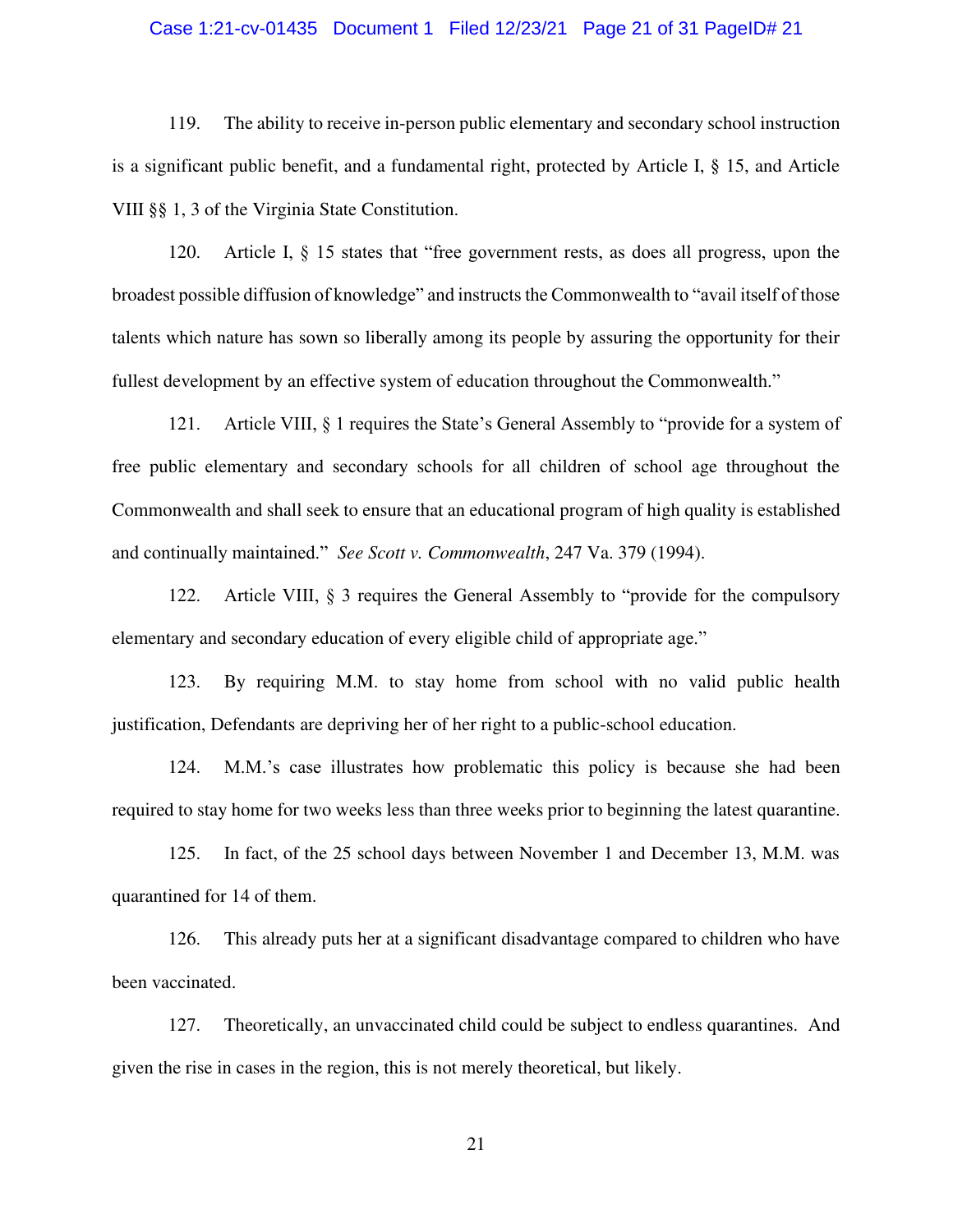## Case 1:21-cv-01435 Document 1 Filed 12/23/21 Page 22 of 31 PageID# 22

128. Thus, M.M. is being deprived of the right to an education guaranteed her by the Virginia State Constitution.

# **COUNT III: VIOLATION OF DUE PROCESS CLAUSE AND UNCONSTITUTIONAL CONDITIONS DOCTRINE**

129. Plaintiffs reallege and incorporate by reference the foregoing allegations as if fully set forth herein.

130. The Due Process Clause of the Fourteenth Amendment and Article 1, § 11 of the State Constitution provide that no State "shall deprive any person of life, liberty, or property, without due process of law."

131. The Virginia State Constitution provides that "all men are by nature equally free and independent and have certain inherent rights, of which, when they enter into a state of society, they cannot, by any compact, deprive or divest their posterity; namely, the enjoyment of life and liberty, with the means of acquiring and possessing property, and pursuing and obtaining happiness and safety." Article I, § 1.

132. This means, *inter alia*, the individual possesses the right to "act[] as he may judge best for his interest" and "to live and work where he will; to earn his livelihood by any lawful calling." *Young v. Commonwealth*, 101 Va. 853, 862-63 (1903).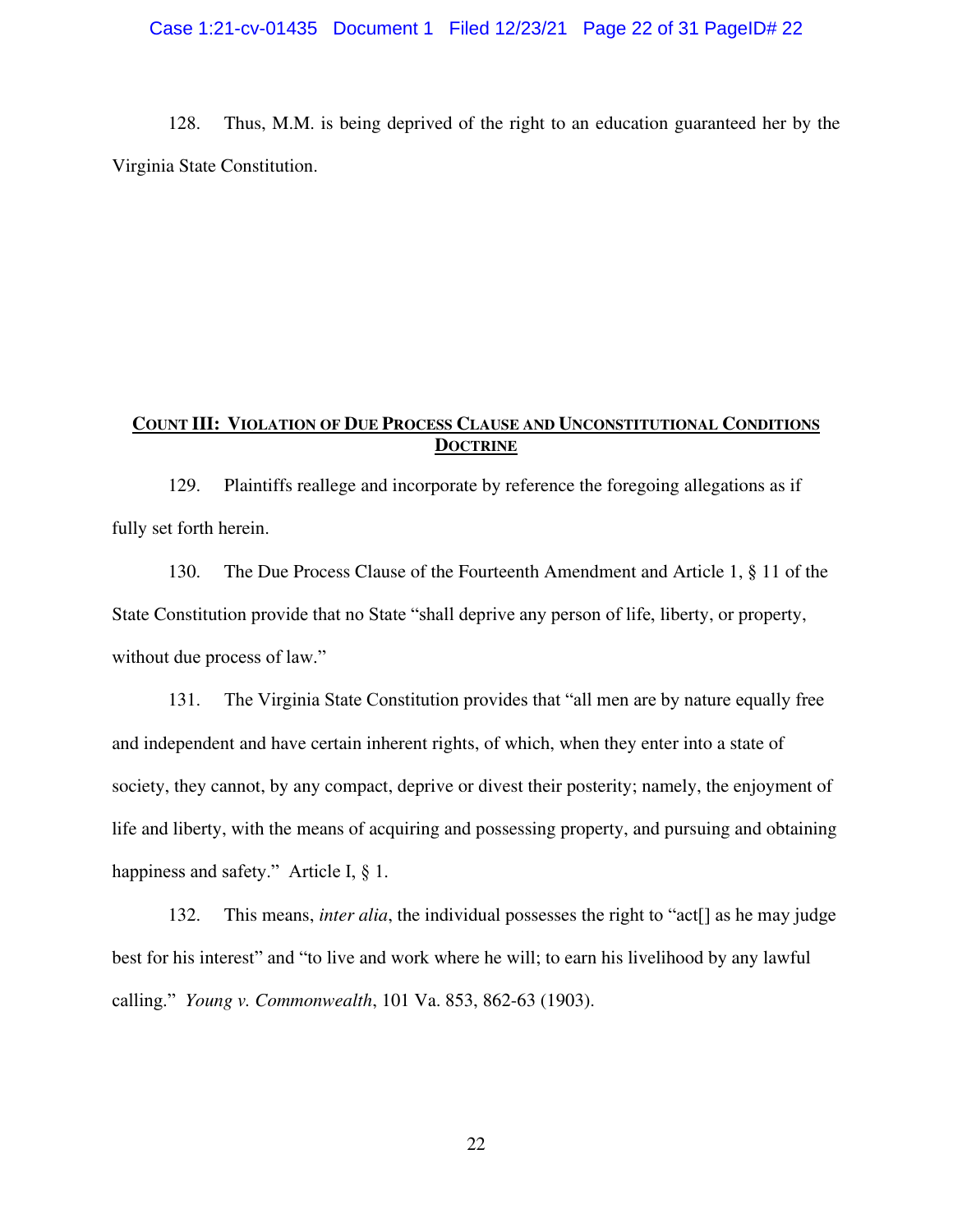#### Case 1:21-cv-01435 Document 1 Filed 12/23/21 Page 23 of 31 PageID# 23

133. "[T]here are certain inherent rights which men do not surrender by entering into organized society, and of which they cannot be arbitrarily deprived by the state." *Taylor v. Smith*, 140 Va. 217 (1924).

134. "These are individual rights, formulated as such under the phrase 'pursuit of happiness' in the Declaration of Independence, which begins with the fundamental proposition that all men are created equal; that they are endowed with their Creator with certain inalienable rights; that among these are life, liberty and the pursuit of happiness." *Young*, 101 Va. at 862.

135. The due process protections afforded under the Constitution of Virginia are coextensive with those recognized in the Federal Constitution. *Shivaee v. Commonwealth*, 270 Va. 112, 119 (2005).

136. M.M. has a property interest in her education (or, in State constitutional terms, a right to that education) and a liberty interest in deciding whether or not to receive an EUAapproved, medically unnecessary and possibly harmful (to her) vaccine free from pressure or coercion.

137. Defendants' quarantine policy deprives her of her right to an education and her property interest in that education, without a hearing and without any valid public health rationale. *See Goldberg v. Kelly*, 397 U.S. 254 (1970) (termination of welfare benefits without a hearing violated procedural due process requirements.). Accordingly, the policy violates her procedural due process rights.

138. The "touchstone of due process is protection of the individual against arbitrary action of government." *Wolff v. McDonnell*, 418 U.S. 539, 558 (1974).

139. The quarantine policy also infringes M.M.'s substantive due process rights, not least of all because it is arbitrary and capricious for the reasons discussed above: it ignores the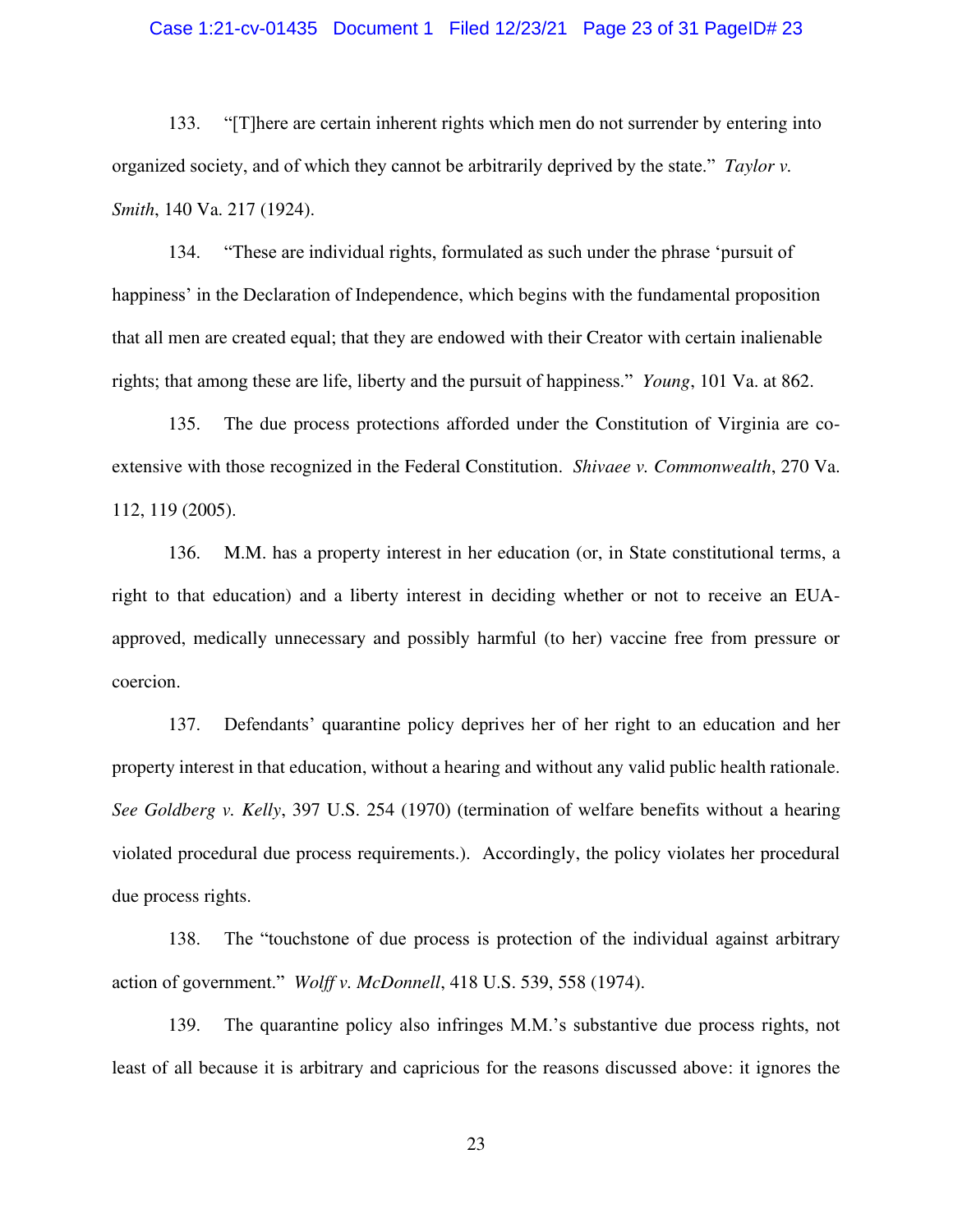#### Case 1:21-cv-01435 Document 1 Filed 12/23/21 Page 24 of 31 PageID# 24

CDC's own guidance that students who have recently recovered from COVID-19 do not need to quarantine, it does not adequately account for naturally acquired immunity, and it is inconsistent with Virginia's historical practice of exempting from vaccine requirements those who have had the disease in question.

140. Also for the reasons discussed above, there is no legitimate public health or other justification for requiring M.M. to quarantine based on a "potential close contact" determination or treating her differently from her vaccinated peers. There is no valid reason not to recognize her naturally acquired immunity. Accordingly, the quarantine policy constitutes a substantive due process violation under the State and Federal Constitutions.

141. Relatedly, FCPS' and FCHD's policy constitutes an unconstitutional condition placed upon M.M. and her parents.

142. The unconstitutional conditions doctrine forbids burdening people's constitutional rights by coercively withholding benefits from those who exercise them. *See Koontz v. St. Johns River Water Mgmt. Dist.*, 570 U.S. 595 (2013); *see also Regan v. Taxation with Representation of Wash.*, 461 U.S. 540, 454 (1983) ("the government may not deny a benefit to a person because he exercises *a constitutional right*.") (emphasis added); *Memorial Hosp. v. Maricopa Cty.*, 415 U.S. 250 (1974) (finding that state residency requirement impinged on the constitutionally guaranteed right to interstate travel, while lacking a compelling state interest, and thus was unconstitutional); *Speiser v. Randall*, 357 U.S. 513, 518 (1958) (holding that government created unconstitutional condition by denying property tax exemption for engaging in certain speech).

143. M.M. has the right to bodily autonomy and to decline medical treatment under the United States Constitution. *Cruzan v. Dir., Mo. Dep't of Public Health*, 497 U.S. 261, 278 (1990)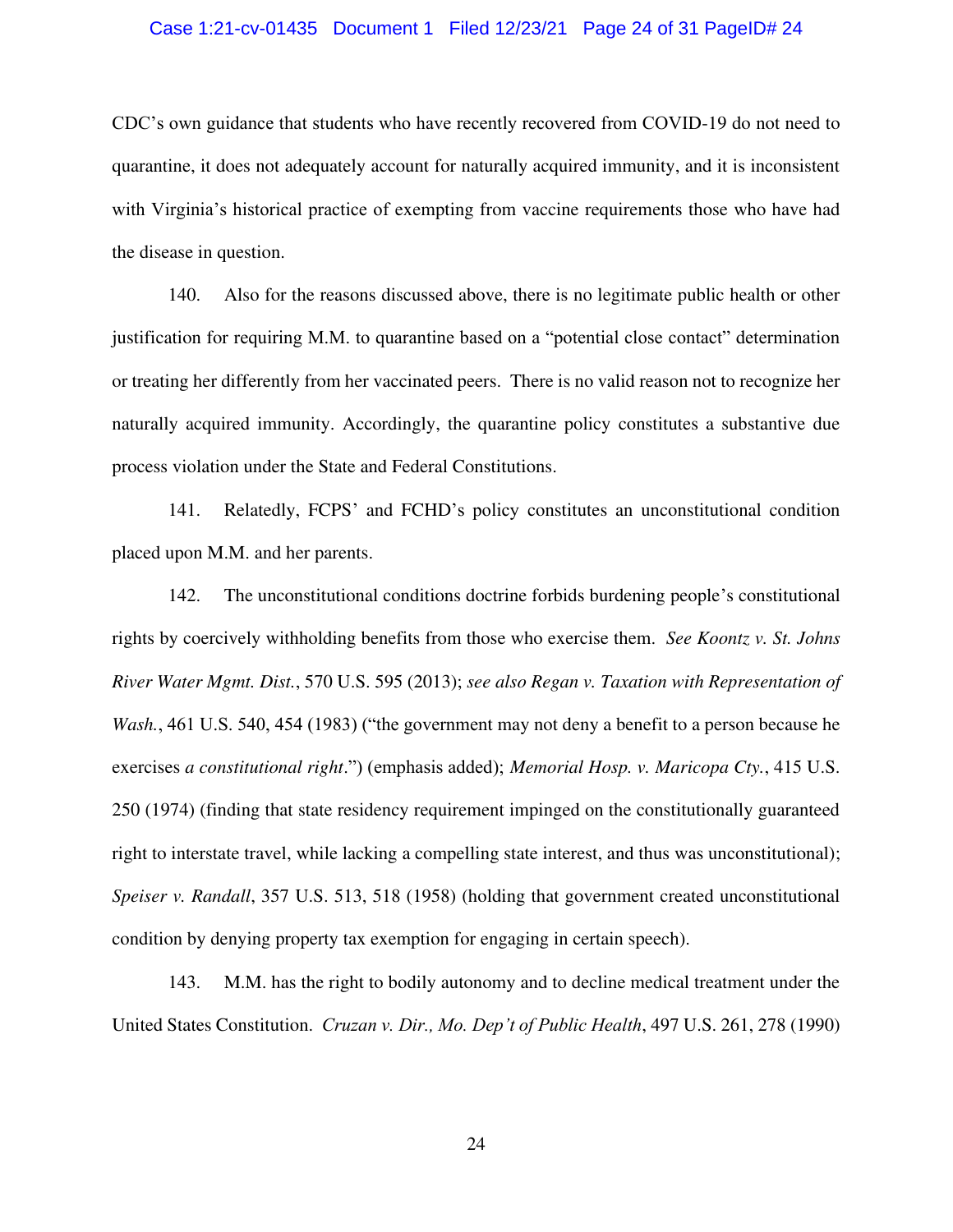#### Case 1:21-cv-01435 Document 1 Filed 12/23/21 Page 25 of 31 PageID# 25

(right to refuse unwanted medical care is protected by U.S. Constitution); *King v. Rubenstein*, 825 F.3d 206, 222 (4th Cir. 2016) (recognizing same).

144. This right is "so rooted in our history, tradition, and practice as to require special protection under the Fourteenth Amendment." *Washington v. Glucksberg*, 521 U.S. 702, 722 n.17 (1997).

145. The Court has explained that the right to refuse medical care derives from the "wellestablished, traditional rights to bodily integrity and freedom from unwanted touching." *Vacco v. Quill*, 521 U.S. 793, 807 (1997).

146. By premising M.M.'s ability to receive an uninterrupted education (a government benefit and right recognized by the Virginia State Constitution) upon her receiving a medically unnecessary vaccine that has a heightened chance of causing her harm due to her natural immunity, the quarantine policy creates an unconstitutional condition. *See Louisiana v. Becerra*, No. 3:21 cv-03970 ("The Plaintiff States' citizens will suffer irreparable injury by having a substantial burden placed on their liberty interests because they will have to choose between losing their jobs or taking the vaccine.").

## **COUNT IV: VIOLATION OF STATE AND FEDERAL CONSTITUTIONAL RIGHT TO PARENT**

147. Plaintiffs reallege and incorporate by reference all the foregoing allegations as though fully set forth herein.

148. The Code of Virginia provides that: "[a] parent has a fundamental right to make decisions concerning the upbringing, education, and care of the parent's child." Va. Code Ann. § 1-240.1 (2013).

149. The United States Supreme Court has recognized a similar right, incorporated in the Fourteenth Amendment's Due Process Clause. *See Pierce v. Society of the Sisters of the Holy Names of Jesus and Mary*, 268 U.S. 510, 534-35 (1925) (holding that a state statute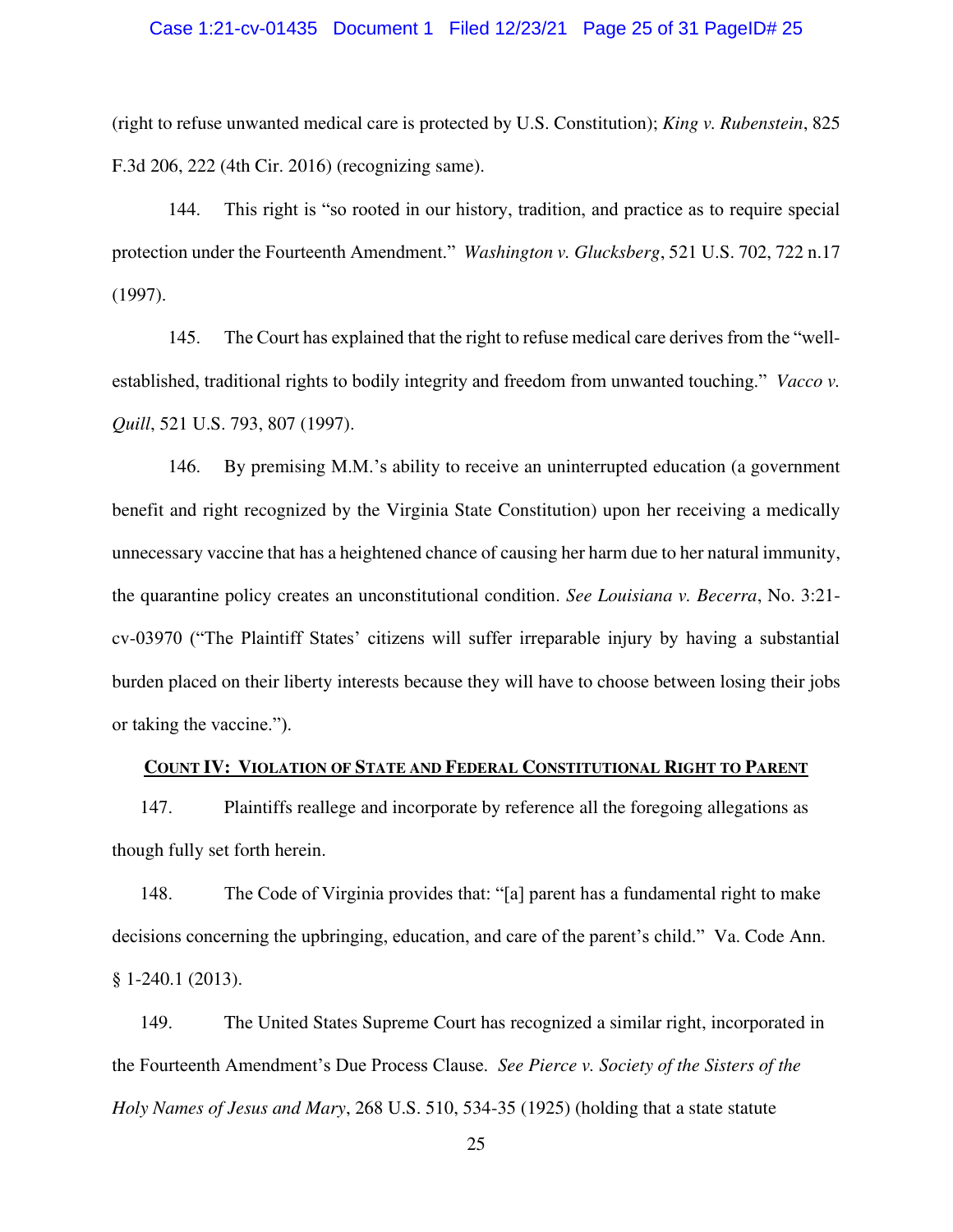#### Case 1:21-cv-01435 Document 1 Filed 12/23/21 Page 26 of 31 PageID# 26

"unreasonably interferes with the liberty of parents and guardians to direct the upbringing and education of children under their control.").

150. Whether to vaccinate one's child—particularly with a medically unnecessary, EUA vaccine, untested in children who have recovered from COVID-19—is a fundamental aspect concerning the child's upbringing and medical care.

151. Harms from the vaccine are not merely speculative. As Dr. Koka explains, myocarditis, a potential side effect of mRNA vaccines, may have long-lasting, serious, and adverse effects on the heart. Koka Decl. ¶¶ 93-100.

152. While as a general matter, the risk-benefit analysis for adults may favor vaccination, such a calculus has not been conducted for children, who are at exceedingly low risk of a severe outcome from COVID-19. Indeed, the survival rate for a child M.M.'s age is 99.9984%. Bhattacharya Decl. ¶ 6. Because M.M. is healthy and has no known underlying conditions, the survival rate for those of her profile is no doubt even higher.

153. All these issues are compounded when the child in question has naturally acquired immunity, because she stands to benefit even less from the vaccine than an immunologically naïve child.

154. This delicate decision, involving the health and well-being of a child, resides with her parents, according to the Virginia Code and the United States Supreme Court.

155. By predicating M.M.'s ability to obtain an uninterrupted education, along with her immunized peers, upon her receiving such a vaccine, Defendants have deprived M.M.'s parents of their right to make crucial decisions concerning their daughter's upbringing under both the Virginia Code and the United States Constitution.

## **COUNT V: DEFENDANTS' QUARANTINE POLICY IS CONTRARY TO FEDERAL LAW**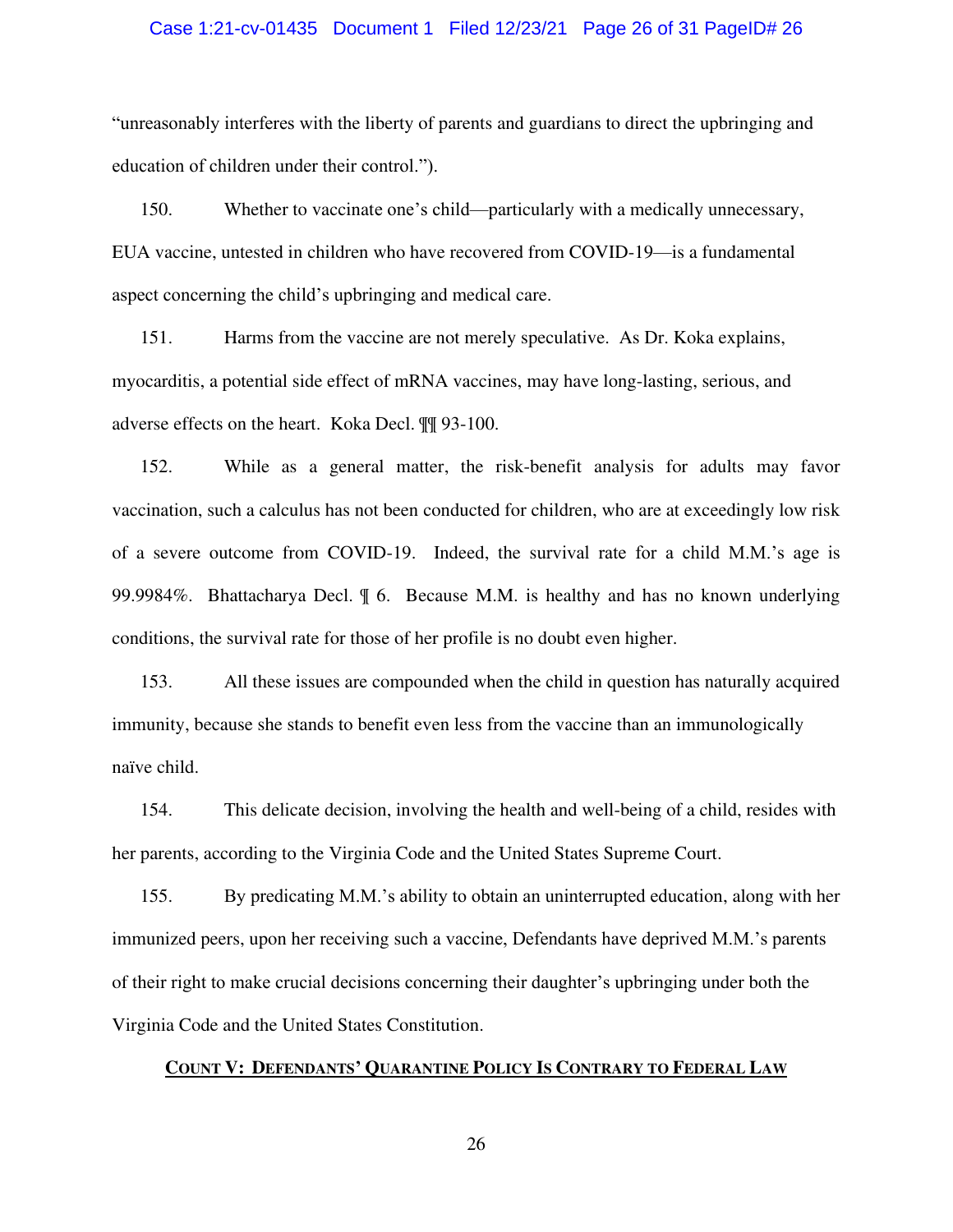#### Case 1:21-cv-01435 Document 1 Filed 12/23/21 Page 27 of 31 PageID# 27

156. Plaintiffs reallege and incorporate by reference all the foregoing allegations as though fully set forth herein.

157. Defendants' quarantine policy puts M.M. and her parents in the position of having to give her an unnecessary, possibly harmful, EUA vaccine or else to subject her to potentially endless missed school days, effectively depriving her of her right to an education.

158. For 5-to-9-year-olds, the COVID-19 survival rate is 99.9984%. Bhattacharya Decl. ¶ 6. For healthy children like M.M., it is no doubt even higher.

159. The federal EUA statute mandates voluntary and informed consent. *See John Doe No. 1 v. Rumsfeld*, No. Civ. A. 03-707(EGS), 2005 WL 1124589, \*1 (D.D.C. Apr. 6, 2005) (allowing use of anthrax vaccine pursuant to EUA "on a *voluntary* basis"). *See also* 21 U.S.C. § 360bbb-3€(1)(A)(ii).

160. The federal EUA statute expressly states that recipients of products approved for use under it must be informed of the "option to accept *or refuse* administration" (emphasis added) and of the "significant known and potential benefits and risks of such use, and of the extent to which such benefits and risks are unknown." *Id.*

161. Federal law need not contain an express statement of intent to preempt state law for a court to find any conflicting state action invalid under the Supremacy Clause. *See Geier v. American Honda*, 520 U.S. 861, 867-68 (2000).

162. Rather, federal law preempts any state law that creates "an obstacle to the accomplishment and execution of the full purposes and objectives of Congress." *Arizona v. United States*, 567 U.S. 387, 399-400 (2012).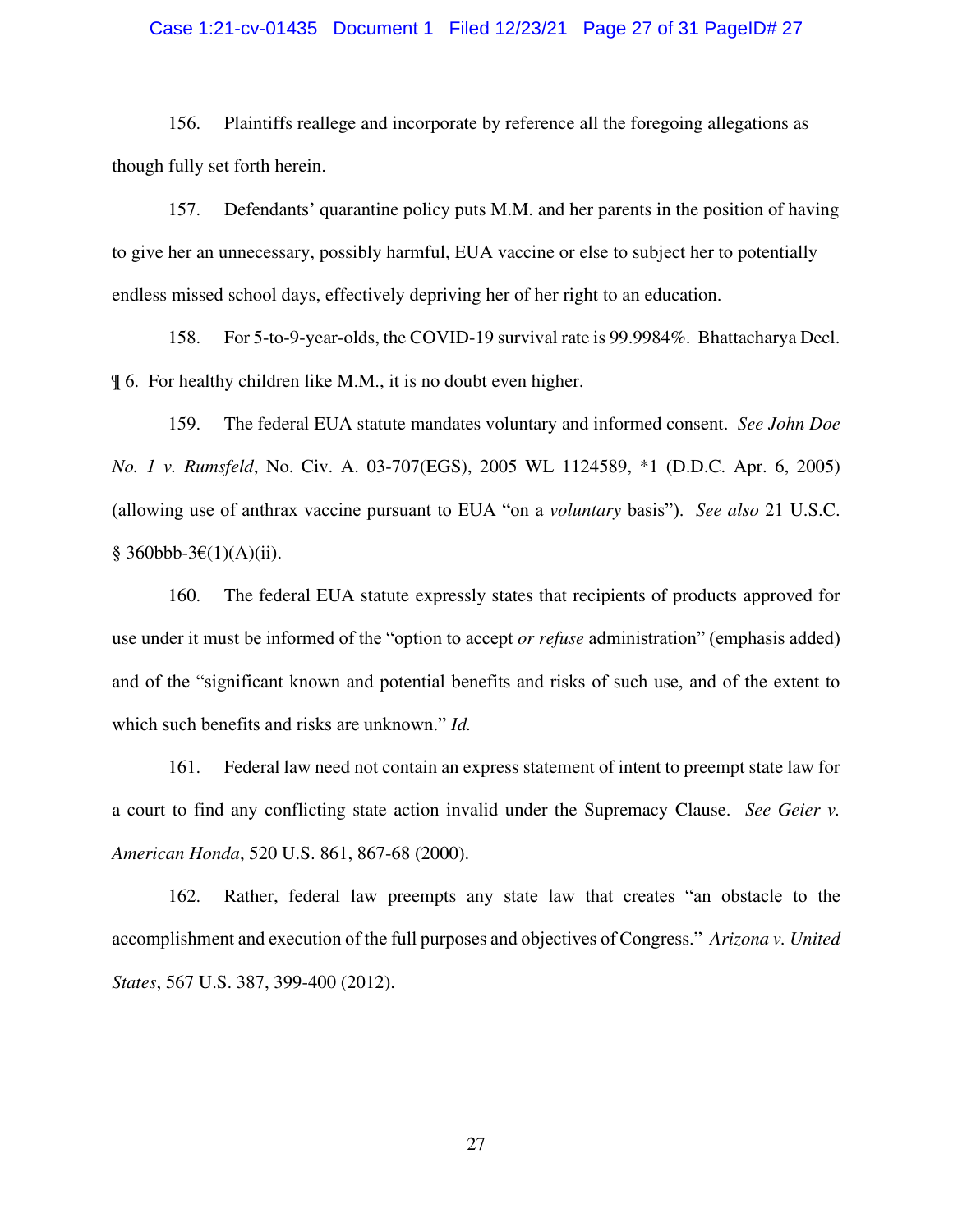#### Case 1:21-cv-01435 Document 1 Filed 12/23/21 Page 28 of 31 PageID# 28

163. Premising M.M.'s ability to obtain an uninterrupted elementary school education (which is in fact her right under the State Constitution) upon her receipt of an EUA vaccine is coercive. *See* 21 U.S.C. § 360bbb-3.

164. The conflict between the quarantine policy and the EUA statute is particularly stark given that the statute's informed consent language requires that recipients be given the "option to refuse" the EUA product. That is at odds with the quarantine policy effectively depriving M.M. of her right to an education if she does not take a vaccine approved only for emergency use.

165. Notably, no studies have been conducted that addressed the question of the vaccine's safety and efficacy for COVID-19 recovered children.

166. As Dr. Koka explains, the risk of myocarditis following vaccination is a real factor to consider, *especially* when one has naturally acquired immunity. We simply do not know the long-term effects of vaccine-related myocarditis—which occurs most often in young people—on the heart, because the vaccines have not existed long enough.

167. This uncertainty exemplifies the reason that the EUA statute eschews pressure or coercion.

168. This coercive policy violates the letter, spirit and intent of the EUA statute. Put differently, the policy frustrates the objectives of the EUA process. *See Geier*, 520 U.S. at 873 (citing *Hines v. Davidowitz*, 312 U.S. 52, 67 (1941)).

169. Accordingly, Defendants' quarantine policy is preempted by federal law.

#### **PRAYER FOR RELIEF**

 Plaintiffs respectfully request that the Court enter judgment in their favor and grant the following relief: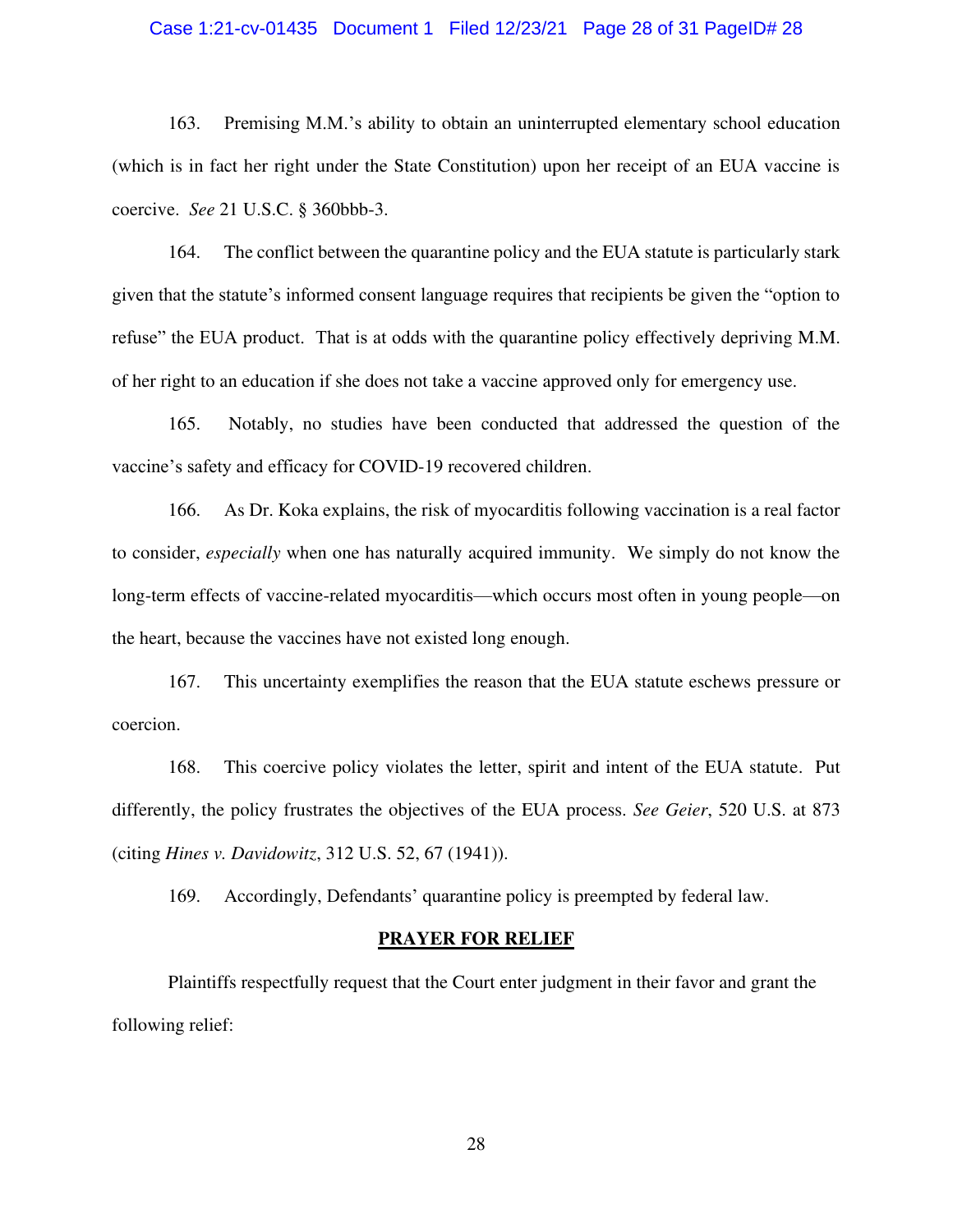- A. A declaration that Defendants' quarantine policy violates the Equal Protection Clause of the Fourteenth Amendment of the United States Constitution;
- B. A declaration that the quarantine policy deprives M.M. of her right to an education under Article I, § 15 and Article VIII, §§ 1,3 of the Virginia State Constitution;
- C. A declaration that the quarantine policy violates M.M.'s Due Process rights under the Fourteenth Amendment and Article 1, § 11 of the Virginia State Constitution, and creates an unconstitutional condition;
- D. A declaration that the quarantine policy violates M.M.'s parents' right to make decisions concerning her upbringing under the Virginia State Code and the Fourteenth Amendment of the United States Constitution;
- E. A declaration that the quarantine policy violates M.M.'s right to decline a vaccine authorized only for emergency use under 21 U.S.C. § 360bbb-3;
- F. Injunctive relief restraining and enjoining Defendants, their officers, agents, servants, employees, attorneys, and all persons in active concert or participation with them (*see* Fed. R. Civ. P. 65(d)(2)), and each of them, from enforcing coercive or otherwise pressuring policies or conditions similar to those in the quarantine policy that act to compel or try to exert leverage on FCPS students with natural immunity to get a COVID-19 vaccine;
- G. Nominal damages;
- H. Attorney's fees pursuant to 42 U.S.C. § 1988; and
- I. Any other just and proper relief.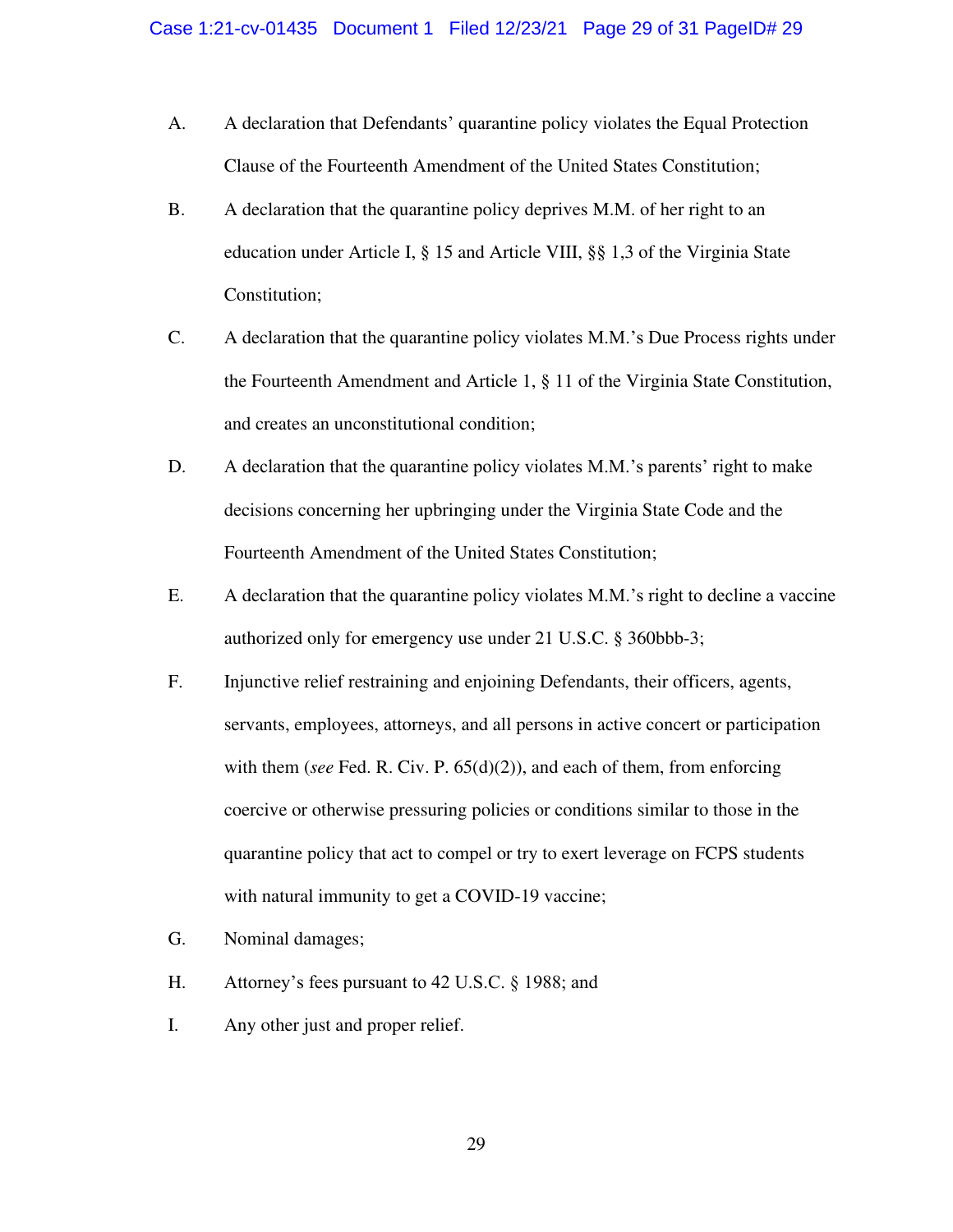Case 1:21-cv-01435 Document 1 Filed 12/23/21 Page 30 of 31 PageID# 30

## **JURY DEMAND**

Plaintiffs herein demand a trial by jury of any triable issues in the present matter.

December 23, 2021

Respectfully submitted,

/s/ *Jenin Younes*

Jenin Younes\* Litigation Counsel NEW CIVIL LIBERTIES ALLIANCE 1225 19th Street NW, Suite 450 Washington, DC 20036 Telephone: (202) 869-5210 Facsimile: (202) 869-5238 [jenin.younes@ncla.legal](mailto:jenin.younes@ncla.legal) *Pro hac vice application forthcoming*  \* Admitted only in New York. DC practice limited to matters and proceedings before United States courts and agencies. Practicing under members of the District of Columbia Bar.

## /s/ *Richard Samp*

Richard Samp Senior Litigation Counsel NEW CIVIL LIBERTIES ALLIANCE 1225 19th Street NW, Suite 450 Washington, DC 20036 Telephone: (202) 869-5210 Facsimile: (202) 869-5238 rich.samp@ncla.legal

#### /s/ *John J. Vecchione*

John J. Vecchione Senior Litigation Counsel NEW CIVIL LIBERTIES ALLIANCE 1225 19<sup>th</sup> Street NW, Suite 450 Washington, DC 20036 Telephone: (202) 869-5210 Facsimile: (202) 869-5238 john.vecchione@ncla.legal